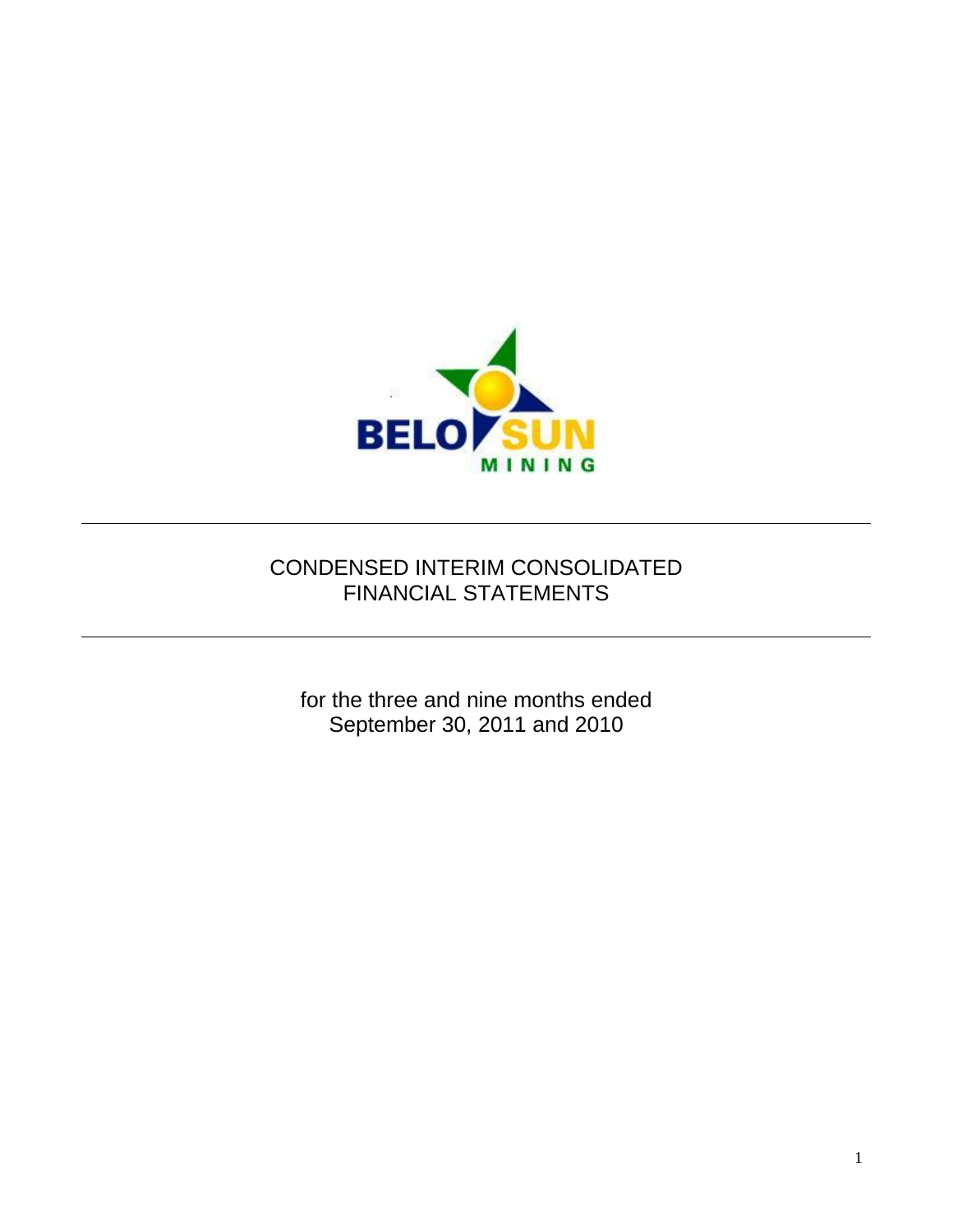## **Condensed Interim Consolidated Statements of Comprehensive Loss Unaudited (Expressed in Canadian dollars) Belo Sun Mining Corp.**

|                                                        | Three months ended<br>September 30, |                           |                              |    |             |    | 30,              | Nine months ended September |             |  |
|--------------------------------------------------------|-------------------------------------|---------------------------|------------------------------|----|-------------|----|------------------|-----------------------------|-------------|--|
|                                                        | <b>Notes</b>                        |                           | 2011                         |    | 2010        |    | 2011             |                             | 2010        |  |
|                                                        |                                     |                           |                              |    | (Note 19)   |    |                  |                             | (Note 19)   |  |
| <b>Expenses</b>                                        |                                     |                           |                              |    |             |    |                  |                             |             |  |
| Management fees paid to directors                      | 16                                  | $\boldsymbol{\mathsf{S}}$ | 124,680                      | \$ | 37,500      | \$ | 324,145          | \$                          | 825,387     |  |
| Salaries, wages and consulting fees                    |                                     |                           | 271,329                      |    | 169,407     |    | 1,130,466        |                             | 518,580     |  |
| Legal fees                                             |                                     |                           | 2,504                        |    | 3,968       |    | 22,233           |                             | 88,487      |  |
| Audit fees                                             |                                     |                           | 25,197                       |    | 13,850      |    | 70,959           |                             | 45,360      |  |
| General and administration                             |                                     |                           | 363,294                      |    | 263,792     |    | 1,164,341        |                             | 522,163     |  |
| Amortization                                           |                                     |                           | 31,765                       |    | 14,693      |    | 85,267           |                             | 40,623      |  |
| Stock-based compensation                               | 11                                  |                           |                              |    | 567,470     |    | 4,380,758        |                             | 1,819,866   |  |
| Exploration and evaluation expenses                    | 5                                   |                           | 8,728,612                    |    | 1,810,095   |    | 15,373,072       |                             | 3,127,205   |  |
| <b>Engineering studies</b>                             | 5                                   |                           | 1,269,111                    |    | 113,319     |    | 1,946,011        |                             | 151,931     |  |
| Foreign exchange loss/(gain)                           |                                     |                           | 1,226,828                    |    | (138, 772)  |    | 1,046,723        |                             | (134, 810)  |  |
| Loss from operations                                   |                                     |                           | (12,043,320)                 |    | (2,855,322) |    | (25, 543, 975)   |                             | (7,004,792) |  |
| Interest income                                        |                                     |                           | 364,436                      |    | 92,887      |    | 716,735          |                             | 143,837     |  |
| Gain on capital assets                                 |                                     |                           |                              |    | 171         |    |                  |                             | 15,782      |  |
| Taxes payable                                          |                                     |                           |                              |    | (35, 455)   |    |                  |                             | (35, 455)   |  |
| Net loss for the period                                |                                     |                           | (11, 678, 884)               |    | (2,797,719) |    | (24, 827, 240)   |                             | (6,880,628) |  |
| Exchange differences on translating foreign operations |                                     |                           | 567,476                      |    | (116, 781)  |    | 526,262          |                             | (5,040)     |  |
| Comprehensive loss for the period                      |                                     |                           | $\overline{\$}$ (11,111,408) | \$ | (2,914,500) |    | $$$ (24,300,978) | \$                          | (6,885,668) |  |
|                                                        |                                     |                           |                              |    |             |    |                  |                             |             |  |
| Loss per share                                         | 13                                  |                           |                              |    |             |    |                  |                             |             |  |
| <b>Basic</b>                                           |                                     | \$                        | (0.06)                       | \$ | (0.02)      | \$ | $(0.13)$ \$      |                             | (0.05)      |  |
| <b>Diluted</b>                                         |                                     | \$                        | $(0.06)$ \$                  |    | (0.02)      | \$ | $(0.13)$ \$      |                             | (0.05)      |  |
| Weighted average number of shares outstanding:         |                                     |                           |                              |    |             |    |                  |                             |             |  |
| Basic and diluted                                      |                                     |                           | 206,492,421                  |    | 137,964,351 |    | 188,351,785      |                             | 129,179,821 |  |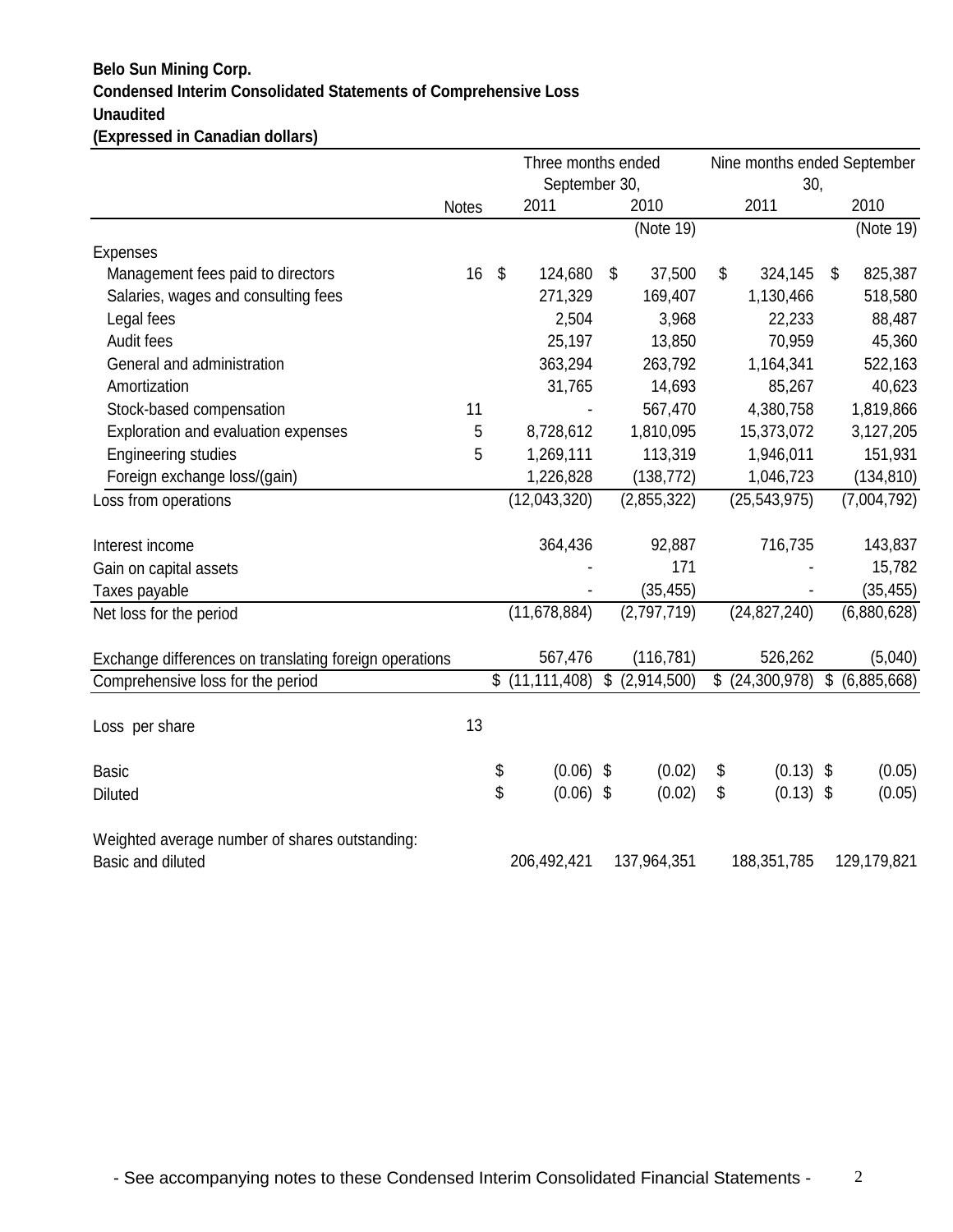## **Condensed Interim Consolidated Statements of Financial Position Unaudited (Expressed in Canadian dollars) Belo Sun Mining Corp.**

|                                                                   |              | September 30,            |                     |                          | December 31,        |  |  |
|-------------------------------------------------------------------|--------------|--------------------------|---------------------|--------------------------|---------------------|--|--|
|                                                                   | <b>Notes</b> | 2011                     |                     |                          | 2010                |  |  |
| <b>Assets</b>                                                     |              |                          |                     |                          | (Note 19)           |  |  |
| <b>Current assets</b>                                             |              |                          |                     |                          |                     |  |  |
| Cash and cash equivalents                                         |              | \$                       | 42,988,163          | \$                       | 7,127,226           |  |  |
| Prepaid expenses and sundry receivables                           | 3            |                          | 342,671             |                          | 194,669             |  |  |
|                                                                   |              |                          | 43,330,834          |                          | 7,321,895           |  |  |
| <b>Non-current assets</b>                                         |              |                          |                     |                          |                     |  |  |
| Property, plant and equipment                                     | 4            |                          | 1,041,068           |                          | 517,587             |  |  |
| Term investment                                                   | 6            |                          | 553,241             |                          | 552,133             |  |  |
|                                                                   |              | $\overline{\mathcal{S}}$ | 44,925,143          | $\overline{\mathcal{G}}$ | 8,391,615           |  |  |
| <b>Liabilities and Equity</b><br><b>Current liabilities</b>       |              |                          |                     |                          |                     |  |  |
|                                                                   |              | \$                       |                     | \$                       |                     |  |  |
| Accounts payable and accrued liabilities<br><b>Finance leases</b> | 7<br>8       |                          | 4,359,028<br>78,870 |                          | 1,074,407<br>75,972 |  |  |
| <b>Current taxes</b>                                              | 9            |                          | 7,091               |                          | 14,182              |  |  |
|                                                                   |              |                          | 4,444,989           |                          | 1,164,561           |  |  |
|                                                                   |              |                          |                     |                          |                     |  |  |
| <b>Non-current liabilities</b>                                    |              |                          |                     |                          |                     |  |  |
| <b>Finance leases</b>                                             | 8            |                          | 13,340              |                          | 33,646              |  |  |
| Deferred taxes                                                    | 9            |                          | 14,182              |                          | 14,182              |  |  |
|                                                                   |              |                          | 4,472,511           |                          | 1,212,389           |  |  |
| <b>Equity</b>                                                     |              |                          |                     |                          |                     |  |  |
| Share capital                                                     | 10           |                          | 95,854,098          |                          | 40,829,667          |  |  |
| Share -based payments reserve                                     | 11           |                          | 8,855,560           |                          | 6,401,610           |  |  |
| Accumulated other comprehensive income                            |              |                          | 407,635             |                          | (118, 627)          |  |  |
| <b>Deficit</b>                                                    |              |                          | (64, 664, 661)      |                          | (39, 933, 424)      |  |  |
| <b>Total Equity</b>                                               |              |                          | 40,452,632          |                          | 7,179,226           |  |  |
|                                                                   |              | $\mathfrak{S}$           | 44,925,143          | $\mathbb{S}$             | 8,391,615           |  |  |
| Commitments and contingencies                                     | 17           |                          |                     |                          |                     |  |  |
| Subsequent events                                                 | 18           |                          |                     |                          |                     |  |  |
| Approved on behalf of the Directors:                              |              |                          |                     |                          |                     |  |  |
| "Peter Tagliamonte"                                               |              |                          | "Mark Eaton"        |                          |                     |  |  |
| <b>Director</b>                                                   |              |                          | <b>Director</b>     |                          |                     |  |  |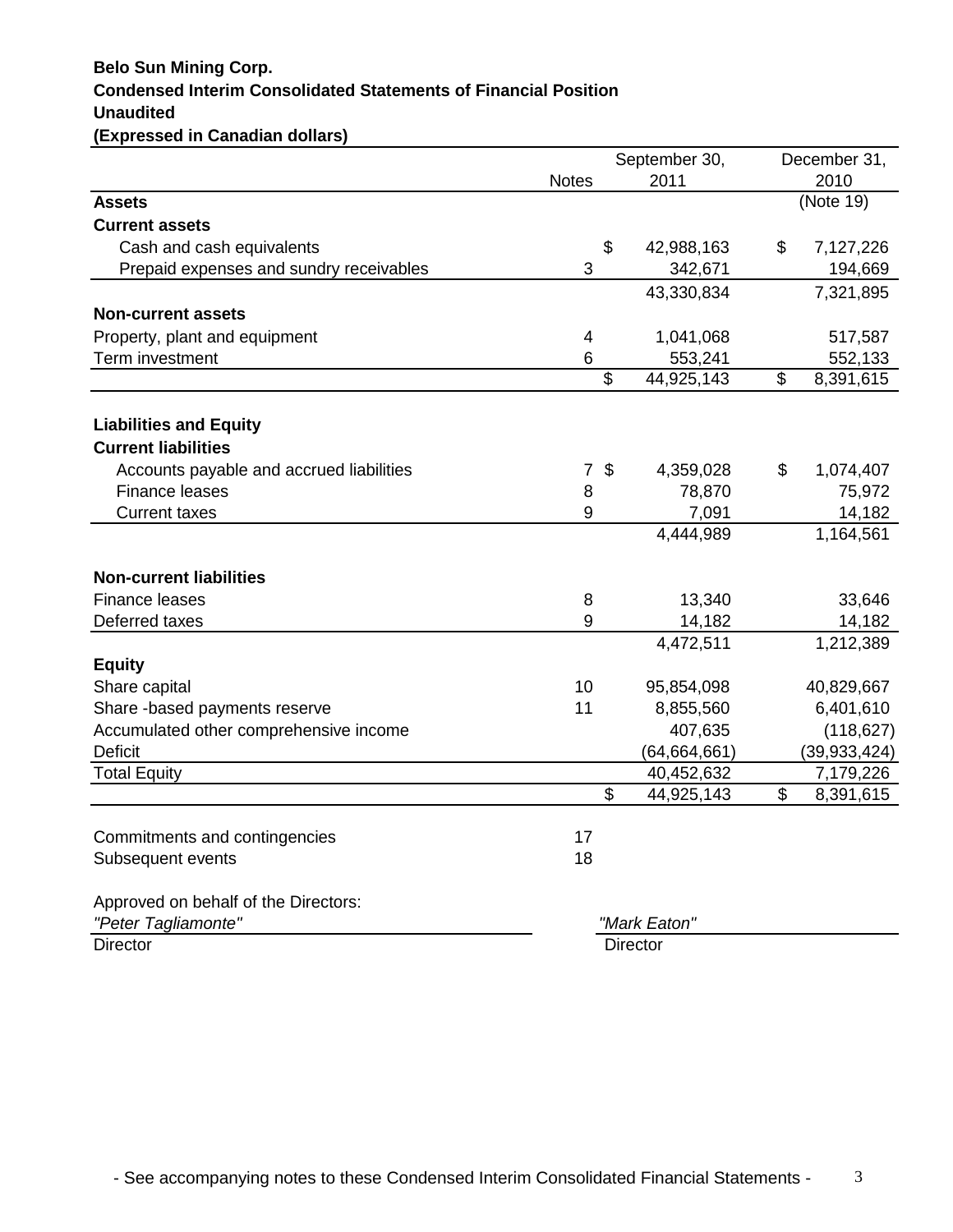## **Condensed Interim Consolidated Statements of Cash Flows Unaudited (Expressed in Canadian dollars) Belo Sun Mining Corp.**

|                                                     |              |                  | Three months ended               | Nine months ended September |                 |  |
|-----------------------------------------------------|--------------|------------------|----------------------------------|-----------------------------|-----------------|--|
|                                                     |              |                  | September 30,                    | 30,                         |                 |  |
|                                                     | <b>Notes</b> | 2011             | 2010                             | 2011                        | 2010            |  |
| Cash provided by (used in) operations:              |              |                  |                                  |                             |                 |  |
| Net (loss)                                          |              |                  | $$$ (11,678,884) $$$ (2,797,719) | (24,827,240)                | \$ (6,880,628)  |  |
| Items not involving cash:                           |              |                  |                                  |                             |                 |  |
| Stock-based compensation                            | 11           |                  | 567,470                          | 4,380,758                   | 1,819,866       |  |
| Amortization                                        |              | 31,765           | 14,693                           | 85,267                      | 40,623          |  |
| Accrued interest on term deposit                    |              | (14, 764)        | (10, 047)                        | (38, 169)                   | (37, 359)       |  |
| Unrealized loss/(gain) on foreign exchange          |              | 1,545,599        | (191, 431)                       | 1,292,246                   | (195, 328)      |  |
| Working capital adjustments:                        |              |                  |                                  |                             |                 |  |
| Change in prepaid expenses and sundry receivables   |              | (101, 656)       | 74,307                           | (148,002)                   | (30,050)        |  |
| Change in accounts payables and accrued liabilities |              | 2,153,285        | 319,716                          | 3,284,621                   | 763,341         |  |
| Change in income taxes                              |              |                  | 35,455                           | (7,091)                     | 35,455          |  |
| Net cash used by operating activities               |              | (8,064,655)      | (1,987,556)                      | (15, 977, 610)              | (4,484,080)     |  |
|                                                     |              |                  |                                  |                             |                 |  |
| <b>Investing activities</b>                         |              |                  |                                  |                             |                 |  |
| Expenditures on property, plant and equipment       |              | (184, 338)       | (139, 222)                       | (491, 804)                  | (222, 131)      |  |
| Net cash used in investing activities               |              | (184, 338)       | (139, 222)                       | (491, 804)                  | (222, 131)      |  |
|                                                     |              |                  |                                  |                             |                 |  |
| <b>Financing activities</b>                         |              |                  |                                  |                             |                 |  |
| Proceeds from issuance of shares / units            |              |                  |                                  | 51,842,000                  | 6,000,000       |  |
| Share issuance costs                                |              |                  |                                  | (3,515,942)                 | (87, 025)       |  |
| Exercise of warrants/options                        |              | 311,998          | 66,000                           | 4,867,568                   | 128,560         |  |
| Lease payments/proceeds                             |              | (128, 974)       | 81,399                           | (111, 240)                  | 81,399          |  |
| Net cash provided by financing activities           |              | 183,024          | 147,399                          | 53,082,386                  | 6,122,934       |  |
|                                                     |              |                  |                                  |                             |                 |  |
| Change in cash and cash equivalents                 |              | (8,065,969)      | (1,979,379)                      | 36,612,972                  | 1,416,723       |  |
| Cash and cash equivalents, beginning of the period  |              | 52,026,854       | 5,890,284                        | 7,127,226                   | 2,362,994       |  |
| Effect of exchange rate on cash held                |              | (972, 722)       | 73,986                           | (752, 035)                  | 205,174         |  |
| Cash and cash equivalents, end of the period        |              | \$42,988,163     | \$<br>3,984,891                  | \$42,988,163                | 3,984,891<br>\$ |  |
|                                                     |              |                  |                                  |                             |                 |  |
| Cash and cash equivalents are comprised of:         |              |                  |                                  |                             |                 |  |
| Cash in bank                                        |              | 32,489,643       | 149,689<br>\$                    | 32,489,643                  | 149,689<br>\$   |  |
| Short-term money market instruments                 |              | 10,498,520<br>\$ | 3,835,202<br>\$                  | 10,498,520<br>\$            | 3,835,202<br>\$ |  |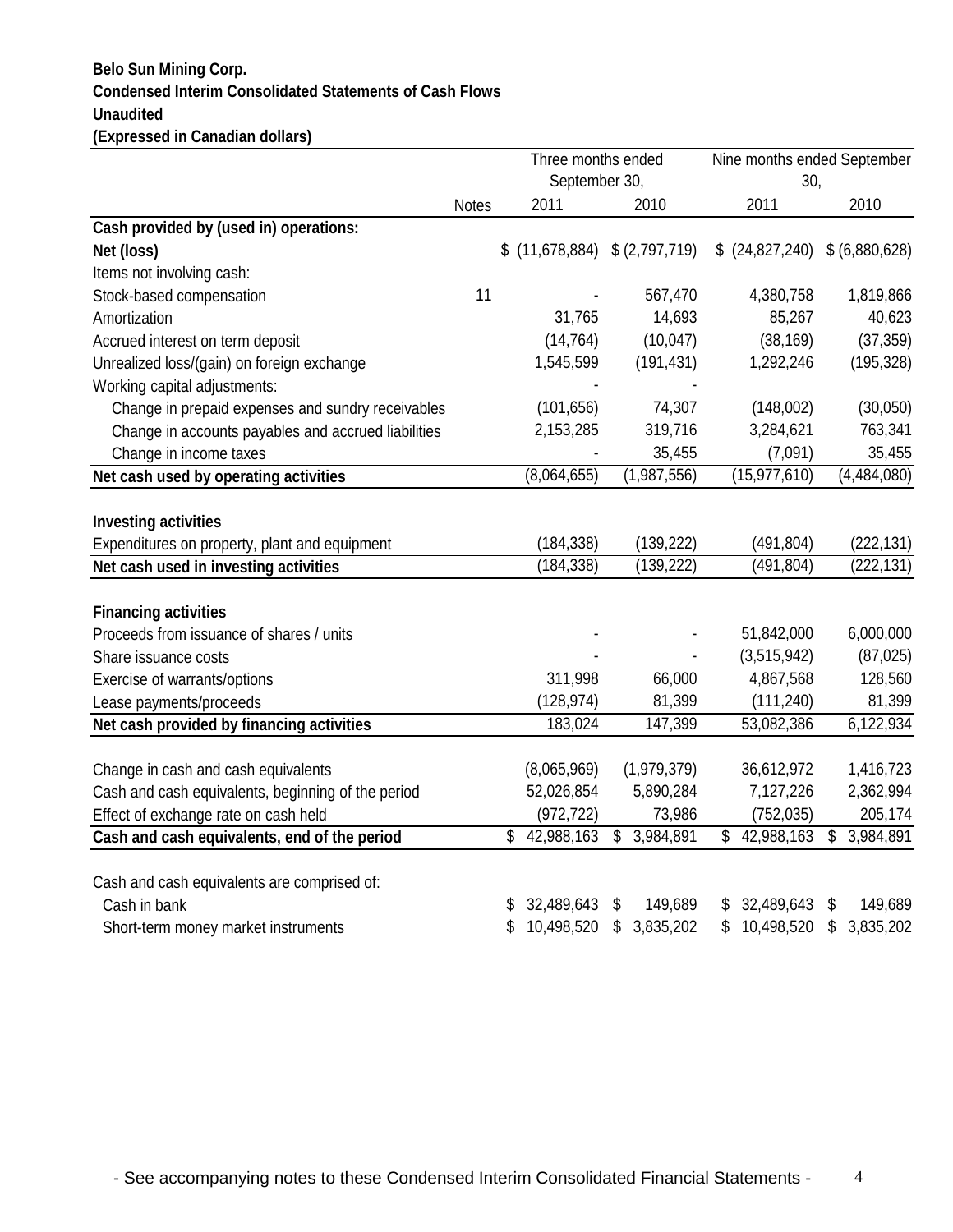## **Belo Sun Mining Corp. Condensed Interim Consolidated Statements of Changes in Equity Unaudited (Expressed in Canadian dollars)**

|                                                       |             |                      |               |    | Accummulated  |                      |                  |
|-------------------------------------------------------|-------------|----------------------|---------------|----|---------------|----------------------|------------------|
|                                                       |             |                      | Share-Based   |    | Other         | Retained             |                  |
|                                                       | Number      |                      | Payments      |    | Comprehensive | Earnings             |                  |
|                                                       | of Shares   | <b>Share Capital</b> | Reserve       |    | Income        | (Deficit)            | Total            |
| Balance, December 31, 2010                            | 149,158,834 | \$40,829,667         | \$6,401,610   | \$ | (118, 627)    | \$<br>(39, 933, 424) | 7,179,226<br>\$. |
| Public offering (Note 10)                             | 45,080,000  | 51,842,000           |               |    |               |                      | 51,842,000       |
| Share issuance costs                                  |             | (3,515,942)          |               |    |               |                      | (3,515,942)      |
| Value of warrants granted on exercise of broker units |             | (237,000)            | 237,000       |    |               |                      |                  |
| Exercise of stock options                             | 2,625,000   | 1,385,518            |               |    |               |                      | 1,385,518        |
| Valuation allocation on exercise of stock options     |             | 949,963              | (949, 963)    |    |               |                      |                  |
| <b>Exercise of warrants</b>                           | 10,026,500  | 3,482,050            |               |    |               |                      | 3,482,050        |
| Valuation allocation on exercise of warrants          |             | 1,117,842            | (1, 117, 842) |    |               |                      |                  |
| Valuation allocation on expiry of warrants and stock  |             |                      |               |    |               |                      |                  |
| options                                               |             |                      | (96,003)      |    |               | 96,003               |                  |
| Comprehensive (loss)                                  |             |                      | 4,380,758     |    | 526,262       | (24, 827, 240)       | (19,920,220)     |
| Balance, September 30, 2011                           | 206,890,334 | \$95,854,098         | \$8,855,560   | S  | 407,635       | \$ (64,664,661)      | \$40,452,632     |
|                                                       |             |                      |               |    |               |                      |                  |
| Balance at January 1, 2010                            | 112,396,351 | \$30,120,388         | \$2,368,615   | \$ |               | $$$ (29,868,348)     | 2,620,655<br>\$  |
| Private placements (Note 10)                          | 24,000,000  | 6,000,000            |               |    |               |                      | 6,000,000        |
| Share issuance costs -- common shares issued          | 1,200,000   | (87, 025)            |               |    |               |                      | (87, 025)        |
| Valuation of warrants granted with private placement  |             | (2,211,000)          | 2,211,000     |    |               |                      |                  |
| Valuation of agent unit options granted with private  |             |                      |               |    |               |                      |                  |
| placement                                             |             | (303, 813)           | 303,813       |    |               |                      |                  |
| Exercise of stock options                             | 668,000     | 113,560              |               |    |               |                      | 113,560          |
| Valuation allocation on exercise of stock options     |             | 86,369               | (86, 369)     |    |               |                      |                  |
| <b>Exercise of warrants</b>                           | 50,000      | 15,000               |               |    |               |                      | 15,000           |
| Valuation allocation on exercise of warrants          |             | 5,614                | (5,614)       |    |               |                      |                  |
| Valuation allocation on expiry of warrants and stock  |             |                      |               |    |               |                      |                  |
| options                                               |             |                      | (42, 956)     |    |               | 42,956               |                  |
| Comprehensive (loss)                                  |             |                      | 1,819,866     |    | (5,040)       | (6,880,628)          | (5,065,802)      |
| Balance, September 30, 2010 (Note 19)                 | 138,314,351 | \$33,739,093         | \$6,568,355   | \$ | (5,040)       | (36,706,020)<br>\$   | \$3,596,388      |

- See accompanying notes to these Condensed Interim Consolidated Financial Statements -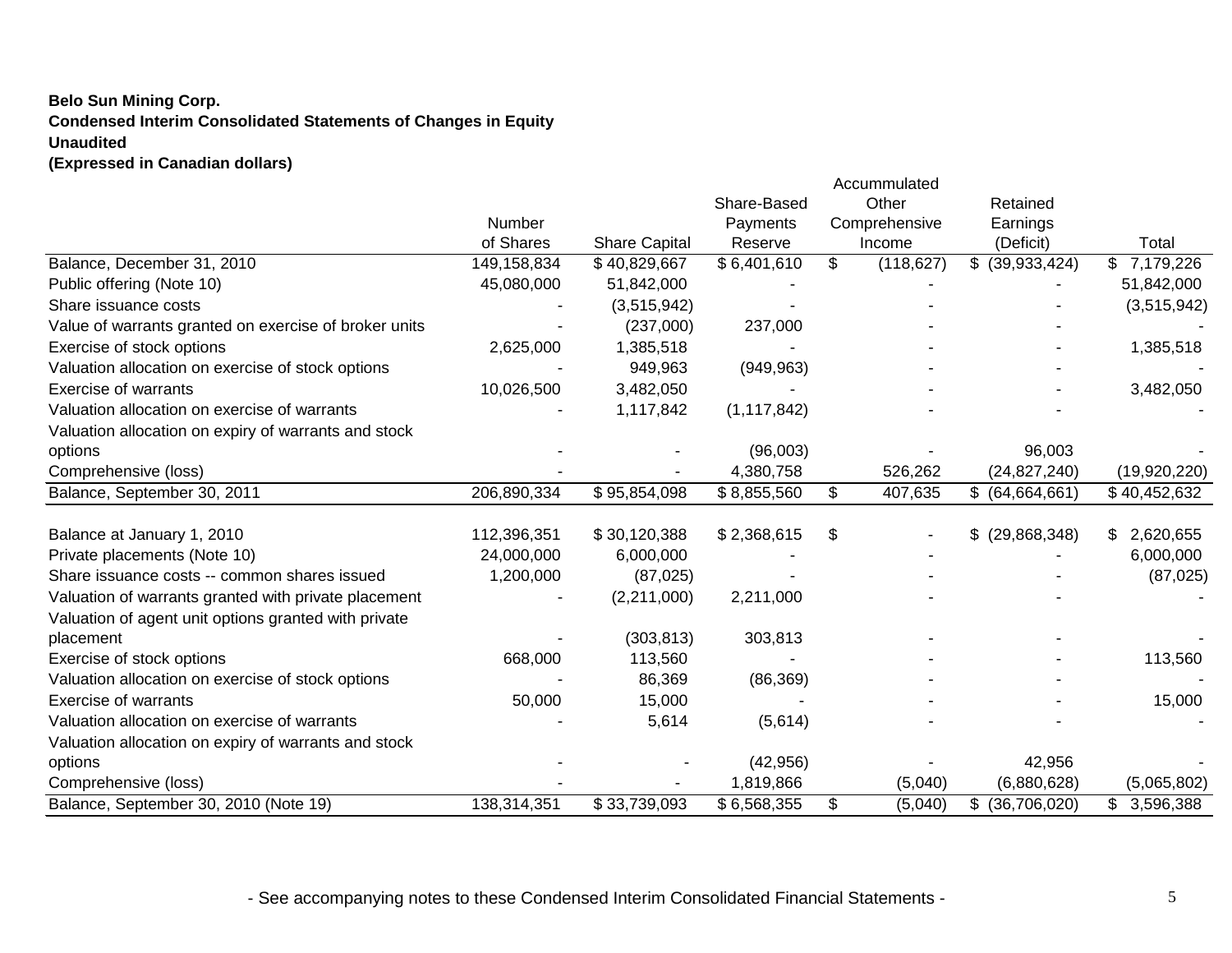#### **1. Nature of operations**

Belo Sun Mining Corp. ("Belo Sun" or the "Company"), through its subsidiaries, is a gold exploration company engaged in the exploration of properties located in Brazil. The Company is a publicly listed company incorporated in the Province of Ontario. The Company's shares are listed on the Toronto Venture Stock Exchange. The Company's head office is located at 65 Queen Street West,  $8<sup>th</sup>$  Floor, Toronto, Ontario, Canada, M5H 2M5.

Although the Company has taken steps to verify title to the properties on which it is conducting exploration and in which it has an interest, in accordance with industry standards for the current stage of exploration of such properties, these procedures do not guarantee the Company's title. Property title may be subject to unregistered prior agreements, unregistered claims, aboriginal claims and noncompliance with regulatory and environmental requirements.

The business of mining and exploring for minerals involves a high degree of risk and there can be no assurance that current exploration programs will result in profitable mining operations. The recoverability of the carrying value of interests in mineral properties and the Company's continued existence is dependent upon the preservation of its interests in the underlying properties, the discovery of economically recoverable reserves, the achievement of profitable operations, or the ability of the Company to raise additional financing, if necessary, or alternatively upon the Company's ability to dispose of its interests on an advantageous basis. Changes in future conditions could require material write-downs of the carrying values. The Company's mining assets that are located outside of North America are subject to the risk of foreign investment, including increases in taxes and royalties, renegotiation of contracts, expropriation and currency exchange fluctuations and restrictions.

## **2. Significant accounting policies**

In addition to the following discussion, please see the Company's Condensed Interim Consolidated Financial Statements for the period ending March 31, 2011 for a detailed listing of the Company's accounting policies.

## **a) Statement of compliance**

These condensed interim consolidated financial statements of the Company and its subsidiaries were prepared in accordance with International Accounting Standard 34 Interim Financial Reporting ("IAS 34") and IFRS 1 First-time Adoption of IFRS as issued by the International Accounting Standards Board ("IASB"). The policies applied in these condensed interim consolidated financial statements are based on International Financial Reporting Standards ("IFRS") issued and outstanding as at November 28, 2011, the date the Board of Directors approved these interim financial statements for issue. These condensed interim consolidated financial statements have been prepared in accordance with the accounting policies the Company expects to adopt in its December 31, 2011 financial statements.

The Company's consolidated financial statements were previously prepared in accordance with Canadian Generally Accepted Accounting Principles ("GAAP"). Canadian GAAP differs in some areas from IFRS. Reconciliations and descriptions of the effect of the transition from Canadian GAAP to IFRS on equity, operations, comprehensive income, and the statements of financial position and cash flows are described in Note 19 for transition to IFRS. These financial statements should be read in conjunction with the Company's Condensed Interim Consolidated Financial Statements for the period ending March 31, 2011.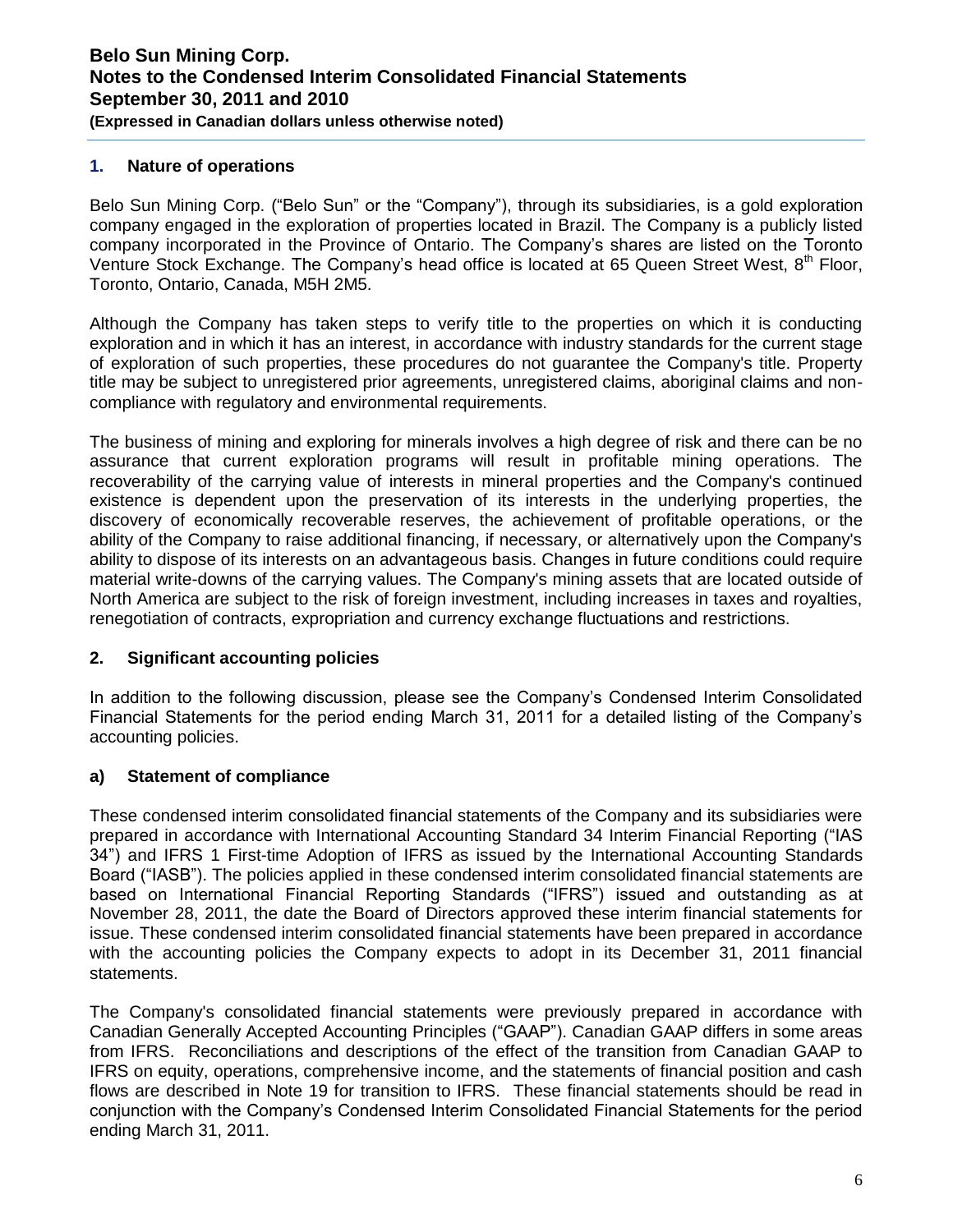### **b) Basis of preparation**

These financial statements were prepared on a going concern basis, under the historical cost convention, as modified by the revaluation of available-for-sale financial assets, and financial assets and financial liabilities (including derivative instruments) at fair value through profit or loss.

Those accounting policies are based on the IFRS standards and International Financial Reporting Interpretations Committee ("IFRIC") interpretations that the Company expects to be applicable at that time. The policies set out in the March 31, 2011 Condensed Interim Consolidated Financial Statements were consistently applied to all the periods presented unless otherwise noted below.

The preparation of financial statements in accordance with IAS 34 requires the use of certain critical accounting estimates. It also requires management to exercise judgement in applying the Company's accounting policies.

#### **c) Future accounting changes**

Certain new standards, interpretations, amendments and improvements to existing standards were issued by the IASB or IFRIC that are mandatory for accounting periods beginning after January 1, 2011 or later periods. Updates that are not applicable or are not consequential to the Company have been excluded thereof.

IFRS 7, Financial Instruments – Disclosures ("IFRS 7") was amended by the IASB in October 2010 and provides guidance on identifying transfers of financial assets and continuing involvement in transferred assets for disclosure purposes. The amendments introduce new disclosure requirements for transfers of financial assets including disclosures for financial assets that are not derecognized in their entirety, and for financial assets that are derecognized in their entirety but for which continuing involvement is retained. The amendments to IFRS 7 are effective for annual periods beginning on or after July 1, 2011. The Company has not yet determined the impact of the amendments to IFRS 7 on its financial statements.

IFRS 9, Financial Instruments -- Classification and Measurement ("IFRS 9") was issued in November 2009 and contained requirements for financial assets. This standard addresses classification and measurement of financial assets and replaces the multiple category and measurement models in IAS 39 for debt instruments with a new mixed measurement model having only two categories: amortized cost and fair value through profit or loss. IFRS 9 also replaces the models for measuring equity instruments, and such instruments are either recognized at fair value through profit or loss or at fair value through other comprehensive income. This standard is required to be applied for accounting periods beginning on or after January 1, 2013, with early adoption permitted, introduces new requirements for the classification and measurement of financial instruments. Management anticipates that this standard will be adopted in the Company's consolidated financial statements for the period beginning January 1, 2013, with early adoption permitted. The Company has not yet determined the potential impact of IFRS 9 on its financial statements.

IFRS 10 Consolidated Financial Statements ("IFRS 10") provides a single model to be applied in the control analysis for all investees, including entities that currently are special purpose entities in the scope of SIC 12. In addition, the consolidation procedures are carried forward substantially unmodified from IAS 27 Consolidated and Separate Financial Statements. The Company intends to adopt IFRS 10 in its financial statements for the annual period beginning January 1, 2013. The Company has not yet determined the impact of IFRS 10 on its financial statements.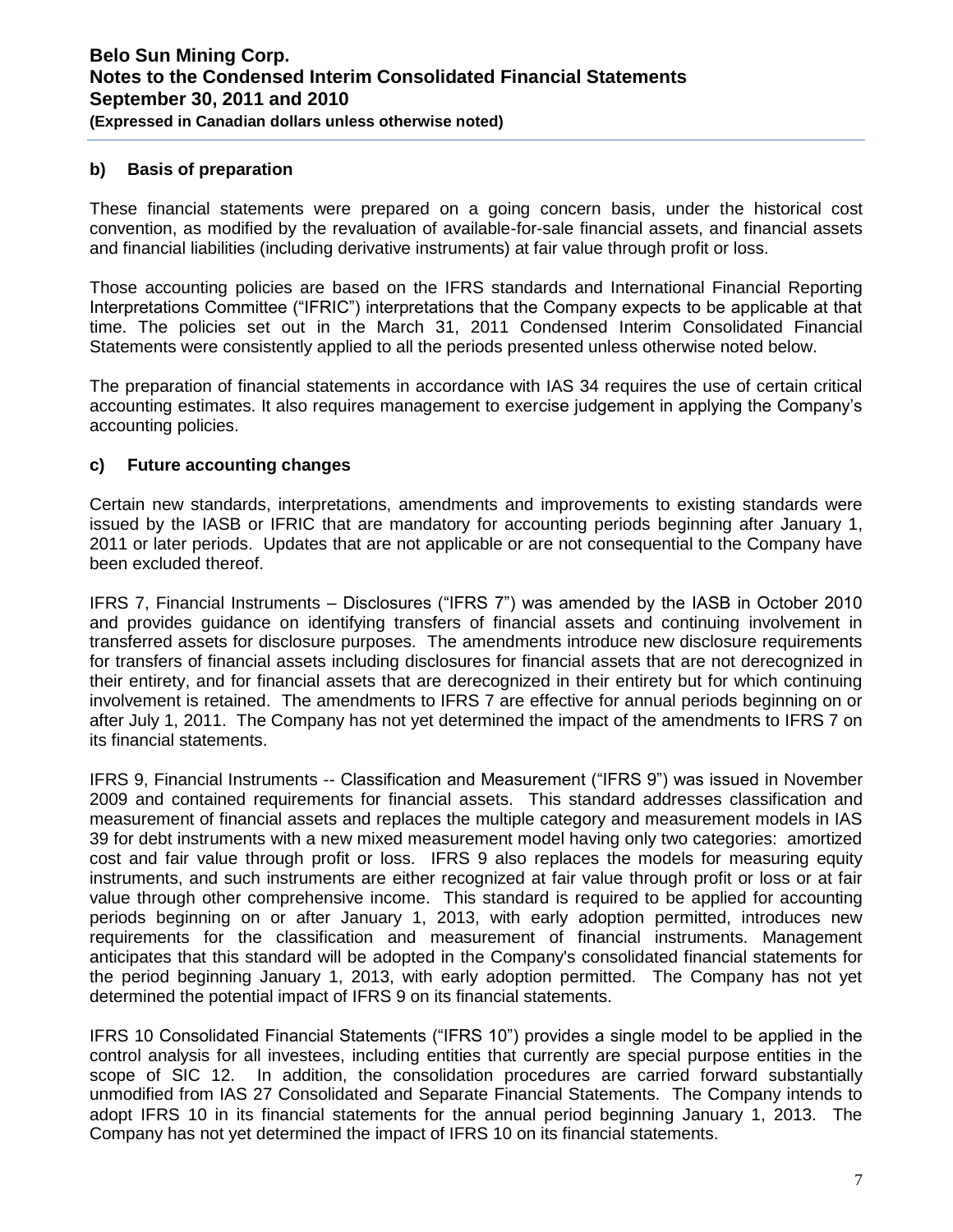IFRS 13 Fair Value Measurement converges IFRS and US GAAP on how to measure fair value and the related fair value disclosures. The new standard creates a single source of guidance for fair value measurements, where fair value is required or permitted under IFRS, by not changing how fair value is used but how it is measured. The focus will be on an exit price. IFRS 13 is effective for annual periods beginning on or after January 1, 2013, with early adoption permitted. The Company has not yet determined the impact of IFRS 13 on its financial statements.

## **d) Principles of consolidation**

## **(i) Subsidiaries**

All entities, in which the Company has a controlling interest, specifically when it has the power to direct the financial and operational policies of these companies to obtain benefit from their operations, are fully consolidated from the date that control commences until the date that control ceases. The Company's wholly-owned subsidiaries include Belo Sun Mining Mineracao Ltda (Brazil), Intergemas Mineracao e Industrializacao Ltda (Brazil), Belo Sun Mining (Barbados) Corp., and controlling interest in Aubras Mineracao Ltda (Brazil).

A controlling position is assumed to exist where the Company holds, directly or indirectly, a voting interest exceeding 50%, and where no other shareholder or group of shareholders exercises substantive participating rights which would enable it to veto or to block ordinary decisions taken by the Company.

A controlling position also exists where the Company, holding an interest of 50% or less in an entity, possesses control over more than 50% of the voting rights by virtue of an agreement with other investors, power to direct the financial and operational policies of the entity by virtue of a statute or contract, power to appoint or remove from office the majority of the members of the Board of Directors or equivalent management body, or the power to assemble the majority of voting rights at meetings of the Board of Directors or equivalent management body. The Company consolidates special purpose entities which it controls in substance because it has the right to obtain a majority of benefits, or because it retains the majority of residual risks inherent in the special purpose entity or its assets.

## **(ii) Transactions eliminated on consolidation**

Intercompany balances and any unrealized gains and losses or income and expenses arising from intercompany transactions are eliminated in preparing the consolidated financial statements.

## **e) Significant accounting judgments, estimates and assumptions**

The preparation of these consolidated interim financial statements requires management to make estimates and assumptions that affect the reported amounts of assets and liabilities at the date of the financial statements and reported amounts of expenses during the reporting period. These consolidated interim financial statements include estimates, which, by their nature, are uncertain. The impacts of such estimates are pervasive throughout the consolidated interim financial statements, and may require accounting adjustments based on future occurrences. Revisions to accounting estimates are recognized in the period in which the estimate is revised and the revision affects both current and future periods.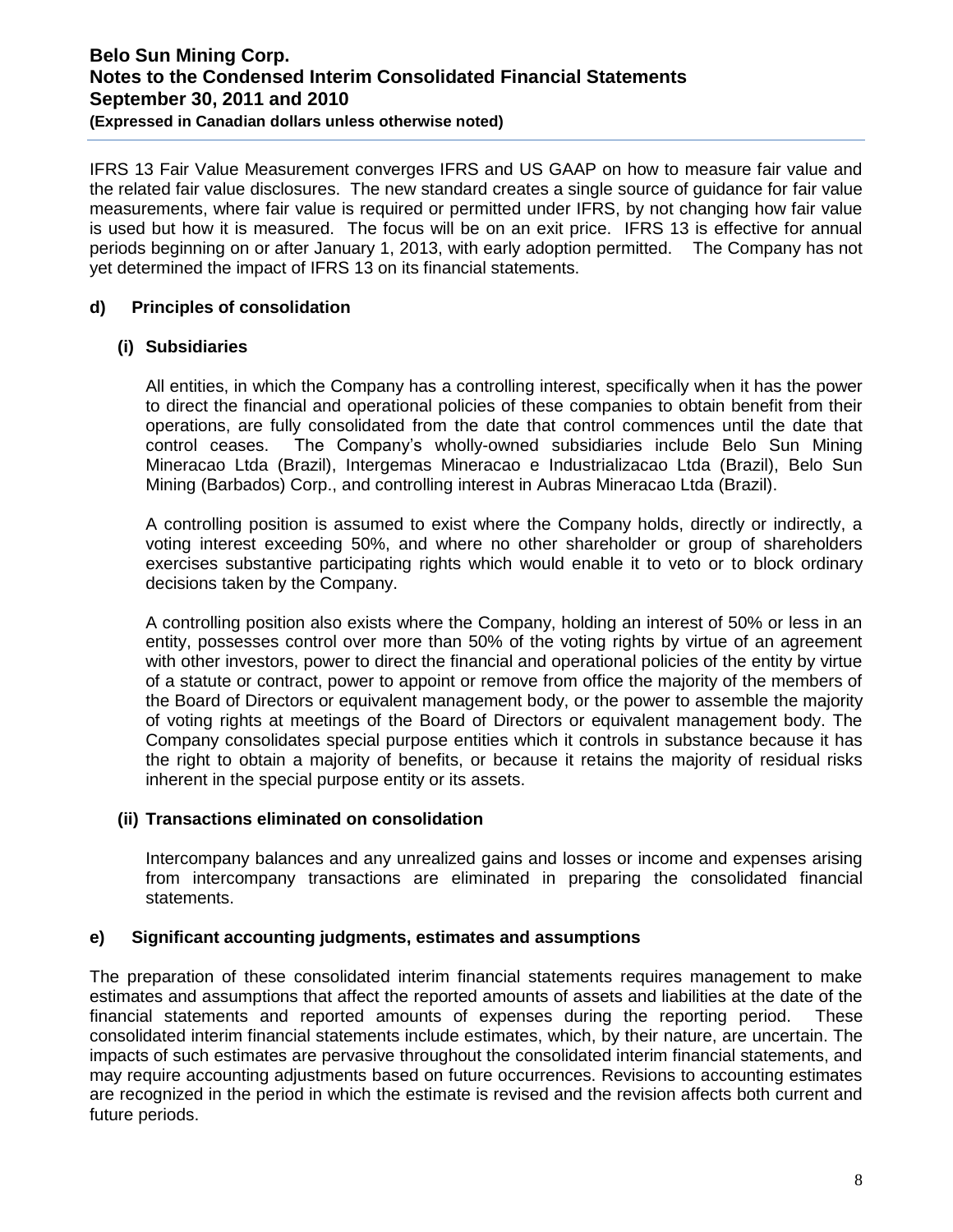**(Expressed in Canadian dollars unless otherwise noted)** 

Information about critical judgments and estimates in applying accounting policies that have most significant effect on the amounts recognized in the consolidated financial statements are as follows:

- Asset carrying values and impairment charges
- Estimation of asset lives
- Recognition of deferred taxes
- Contingencies
- Acquisitions
- Share-based payment

Information about assumptions and estimation uncertainties that have a significant risk of resulting in a material adjustment within the next financial year are included in the following notes:

- Asset carrying values and impairment charges
- Estimation of close down and restoration costs and the timing of expenditures
- Estimation of environmental cleanup and the timing of expenditure and related accretion
- Contingencies
- Share-based payment
- Depletion, depreciation and amortization
- Determination of functional currency

## **f) Presentation currency**

The Company's financial statements are presented in Canadian dollars. The Company's functional and presentation currency is the Canadian dollar. The Company's subsidiary's functional currency is the United States dollar. These condensed interim consolidated financial statements have been translated to the Canadian dollar in accordance with IAS 21 The Effects of Changes in Foreign Exchange Rates.

#### **g) Foreign currency translation**

Foreign currency transactions are initially recorded in the functional currency at the transaction date exchange rate. At closing date, monetary assets and liabilities denominated in a foreign currency are translated into the functional currency at the closing date exchange rate. All foreign currency adjustments are expensed, apart from adjustments on borrowing in foreign currencies, constituting a hedge for the net investment in a foreign entity. These adjustments are allocated directly to equity until the divestiture of the net investment.

Financial statements of subsidiaries, affiliates and joint ventures for which the functional currency is not the Canadian dollar are translated into Canadian dollar as follows: all asset and liability accounts are translated at the period-end exchange rate and all earnings and expense accounts and cash flow statement items are translated at average exchange rates for the period. The resulting translation gains and losses are recorded as foreign currency translation adjustments in accumulated other comprehensive income ("AOCI").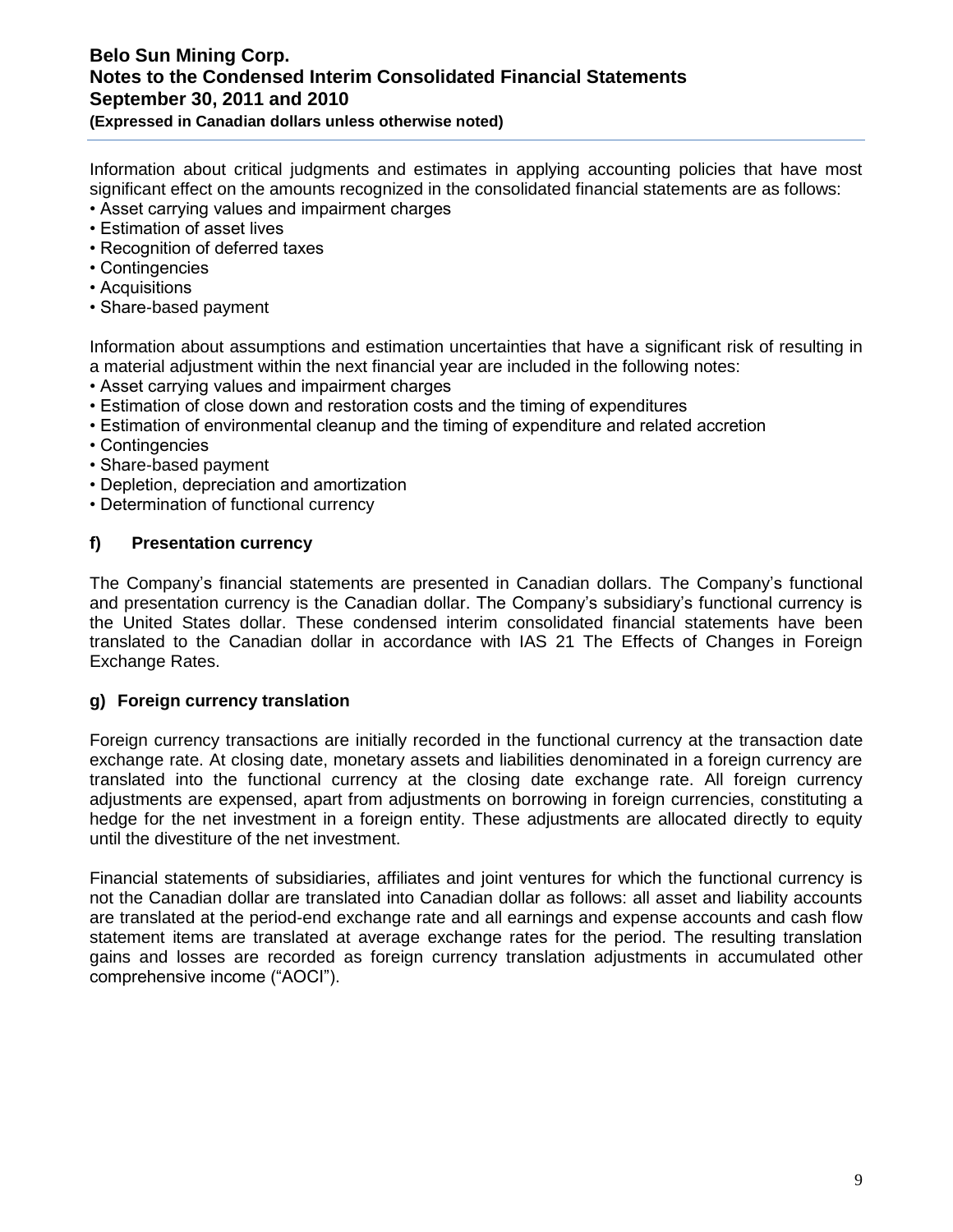### **3. Prepaid expenses and sundry receivables**

|                                    | 30-Sep-11                | 31-Dec-10 |         |  |
|------------------------------------|--------------------------|-----------|---------|--|
| Trade receivables                  | \$<br>187.518            | - \$      | 14.778  |  |
| GST/VAT receivable                 | 141.263                  |           | 60,564  |  |
| Proceeds from exercise of warrants | $\overline{\phantom{0}}$ |           | 103,360 |  |
| Prepaid insurance                  | 13.890                   |           | 15,967  |  |
|                                    | \$<br>342,671            | \$        | 194,669 |  |

Receivables disclosed above are classified as loans and receivables and are therefore measured at amortized cost.

## **4. Property, plant and equipment**

| Total<br>413,358<br>370,935<br>(103, 927)<br>(22, 947)<br>657,419 |
|-------------------------------------------------------------------|
|                                                                   |
|                                                                   |
|                                                                   |
|                                                                   |
|                                                                   |
|                                                                   |
|                                                                   |
| 591,383                                                           |
| 49,599                                                            |
| 1,298,401                                                         |
|                                                                   |
|                                                                   |
| 199,113                                                           |
| 55,299                                                            |
| (104, 408)                                                        |
| (10, 172)                                                         |
| 139,832                                                           |
| 85,267                                                            |
| 32,234                                                            |
| 257,333                                                           |
|                                                                   |
| 214,245                                                           |
|                                                                   |
| 517,587                                                           |
|                                                                   |
| 1.041.068                                                         |
|                                                                   |

As at September 30, 2011, the Company's finance leases consist of four vehicles having a net book value of \$150,377 (2010 - \$106,618).

#### **5. Exploration and evaluation expenses and engineering studies**

Exploration and evaluation expenditures and engineering studies expensed immediately in the income statement for the three and nine month periods ended September 30, 2011 collectively amounted to \$9,997,723 and \$17,319,083 (three and nine months ended September 30, 2010 - \$1,923,414 and \$3,279,136).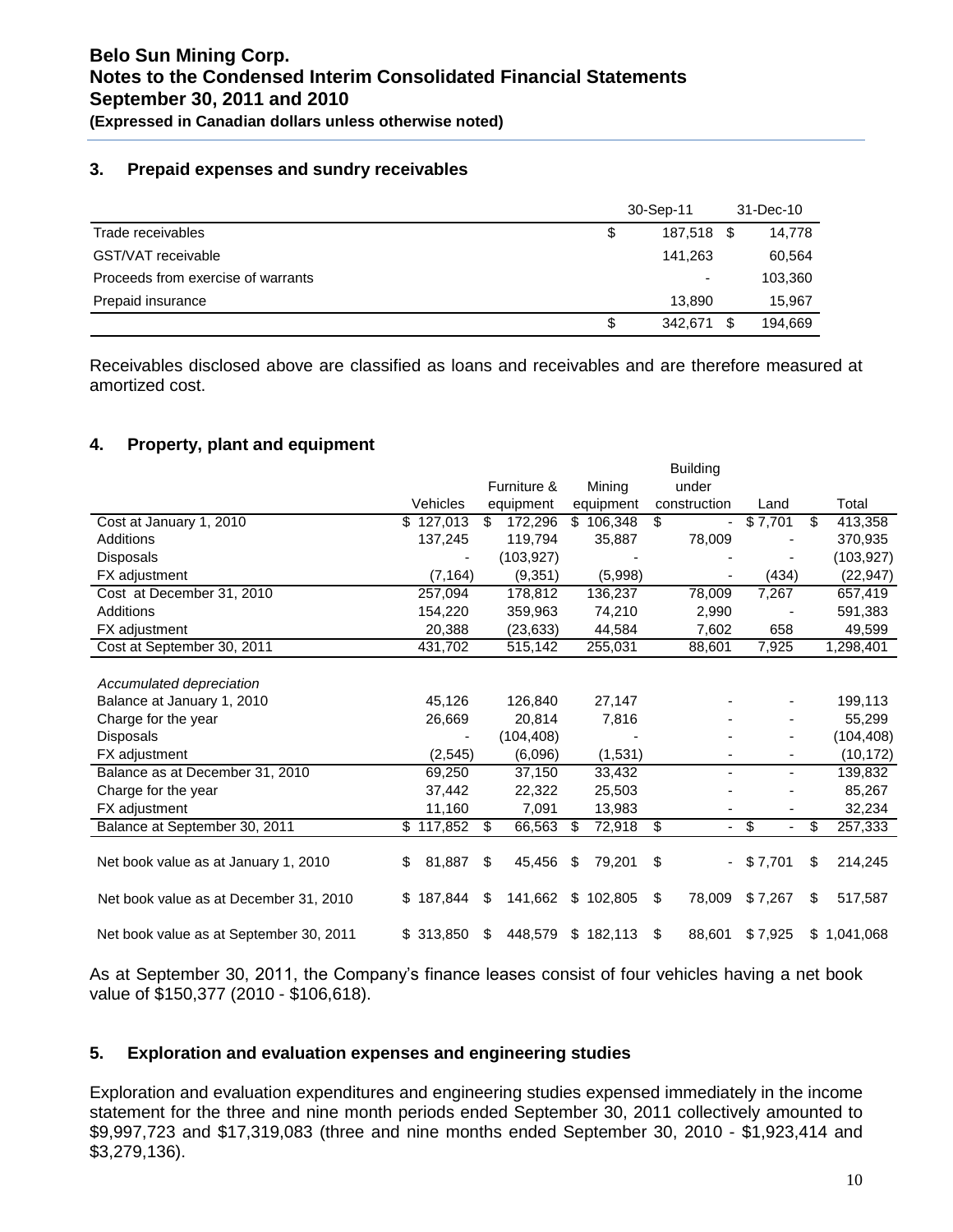Exploration and evaluation properties comprise the following:

a) Volta Grande, Para State, Brazil

The gold project includes approximately 19,508 hectares in nine Exploration Permits and 148,235 hectares in twenty Exploration Applications and is situated in the margin of the Xingu river, some 60 km from the city of Altamira, Para State.

Under the agreement, the Company agreed to pay to OCA Mineracao Ltda., an unrelated company whose controlling shareholder is the Tenaris-Confab Group, a total of US\$600,000 of which US\$12,500 was paid in January 2004 and US\$50,000 paid in April 2004 and the outstanding balance was paid in December 2006. OCA Mineracao Ltda. ownership was transferred to the Company in March 2008. The transfer of title to the Volta Grande Property to Belo Sun occurred following the arrangements with Companhia de Pesquisa de Recursos Minerais ("CPRM"), a Brazilian state owned company, whereby the Company has committed to pay CPRM 3,740,000 Reais if a mineable deposit is defined on the Volta Grande Property. As security, the Company purchased a term deposit of 3,740,000 Reais.

In March 2008, the Company successfully renegotiated the agreement with CPRM. Under the new terms, CPRM released to the Company 3,525,087 Reais of the total term deposit of 4,273,087 Reais, held in security to cover the Company's potential debt owed to CPRM. In addition, the Company allocated the balance of the original term deposit that was not released, amounting to 748,000 Reais, to be retained in an interest bearing term deposit to cover future royalty payments. There has been no production at Volta Grande Property thus no royalties payable and no amounts were withdrawn by CPRM.

The Company is committed to paying approximately US\$1,500,000 to CPRM if a mineable deposit is defined on the property, and to invest a minimum US\$1,500,000 at Volta Grande over a two year period. The Company has fulfilled its investment condition on this property.

b) Patrocino, Para State, Brazil

This gold project is situated in the Para State and includes approximately 18,669 hectares. Pursuant to a signed contract on October 8, 2004 the Company has the right to acquire 100% of the property. Under the terms of the contract, the Company must make 36 monthly payments of US \$1,667 and issue 200,000 common shares of the Company to the original owners. The Company is current on these payments and issued 200,000 common shares at \$0.10 on June 20, 2005. In addition, the property is subject to a 1.5% net smelter royalty and a sliding scale payment during the first two years of production from the property. The payment ranges from 606 ounces of gold assuming 100,000 ounces of proven and probable reserves to 12,121 ounces of gold assuming 1.2 million proven and probable reserve ounces.

The Company is currently assessing its options with respect to the project including, but not limited to, joint-venture scenarios, earn-out arrangements, and further development by Belo Sun.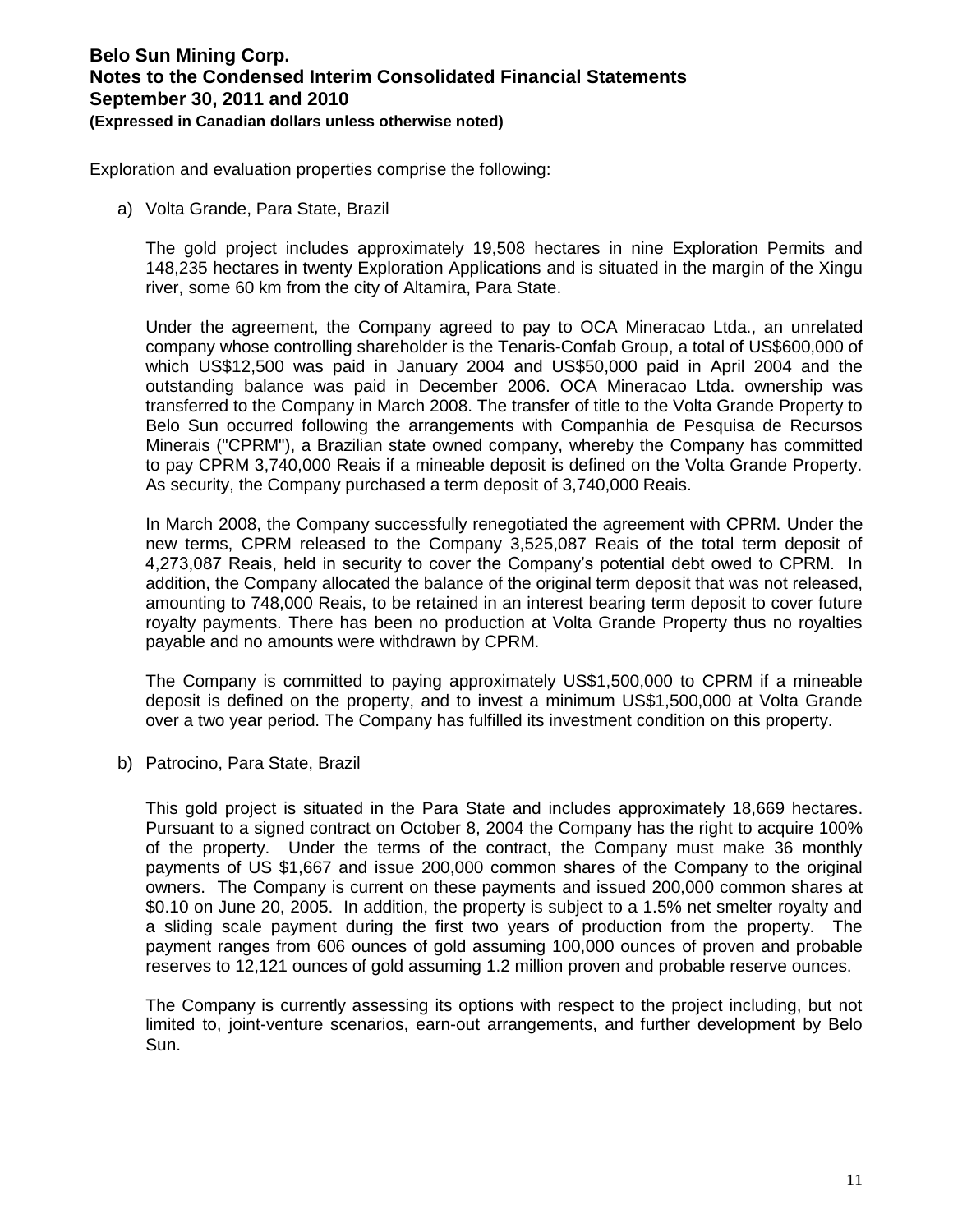### **6. Term investment**

The investment consists of a term deposit of 984,941 Reais (CDN\$553,241) (December 31, 2010 – 921,297 Reais (CDN\$552,133)), including accrued interest, to fund the potential amounts owing to CPRM. The term deposit matures on April 22, 2013 and bears interest at a floating rate of approximately 9.17% (December 31, 2010 – 9.17%). The Company intends on rolling over the term deposit on maturity because it is security against the potential amount owing to the CPRM (Note 5(a)) and accordingly, management has shown the investment as a long-term asset.

## **7. Accounts payable and accrued liabilities**

|                                              | 30-Sep-11 |           |    | 31-Dec-10 |
|----------------------------------------------|-----------|-----------|----|-----------|
| Mineral properties suppliers and contractors |           | 3,958,885 | \$ | 649,613   |
| DNPM Taxes (Note 17 (b))                     |           | 243.291   |    | 272,340   |
| Corporate payables                           |           | 119.352   |    | 102,454   |
| Audit accrual                                |           | 37.500    |    | 50,000    |
|                                              |           | 4,359,028 | \$ | 1.074.407 |

#### **8. Finance leases**

Finance leases relate to vehicles with lease terms of 1 to 2 years. The Company has options to purchase the vehicles for a nominal amount at the conclusion of the lease agreements.

As at September 30, 2011, the finance leases were composed of the following obligations:

|                                         | CAD\$ |                  |
|-----------------------------------------|-------|------------------|
| 2011<br>2012                            | \$    | 27,787<br>75,723 |
| 2013                                    |       | 7,964<br>111,474 |
| less amounts representing interest      |       | (19, 264)        |
|                                         | ፍ     | 92,210           |
| current portion \$<br>long term portion | \$    | 78,870<br>13,340 |

## **9. Current and deferred income tax payable**

The current tax liability of \$7,091 (December 31, 2010 - \$14,182) represents amount of income taxes payable in respect of current and prior periods. An amount of \$14,182 is recorded as deferred taxes.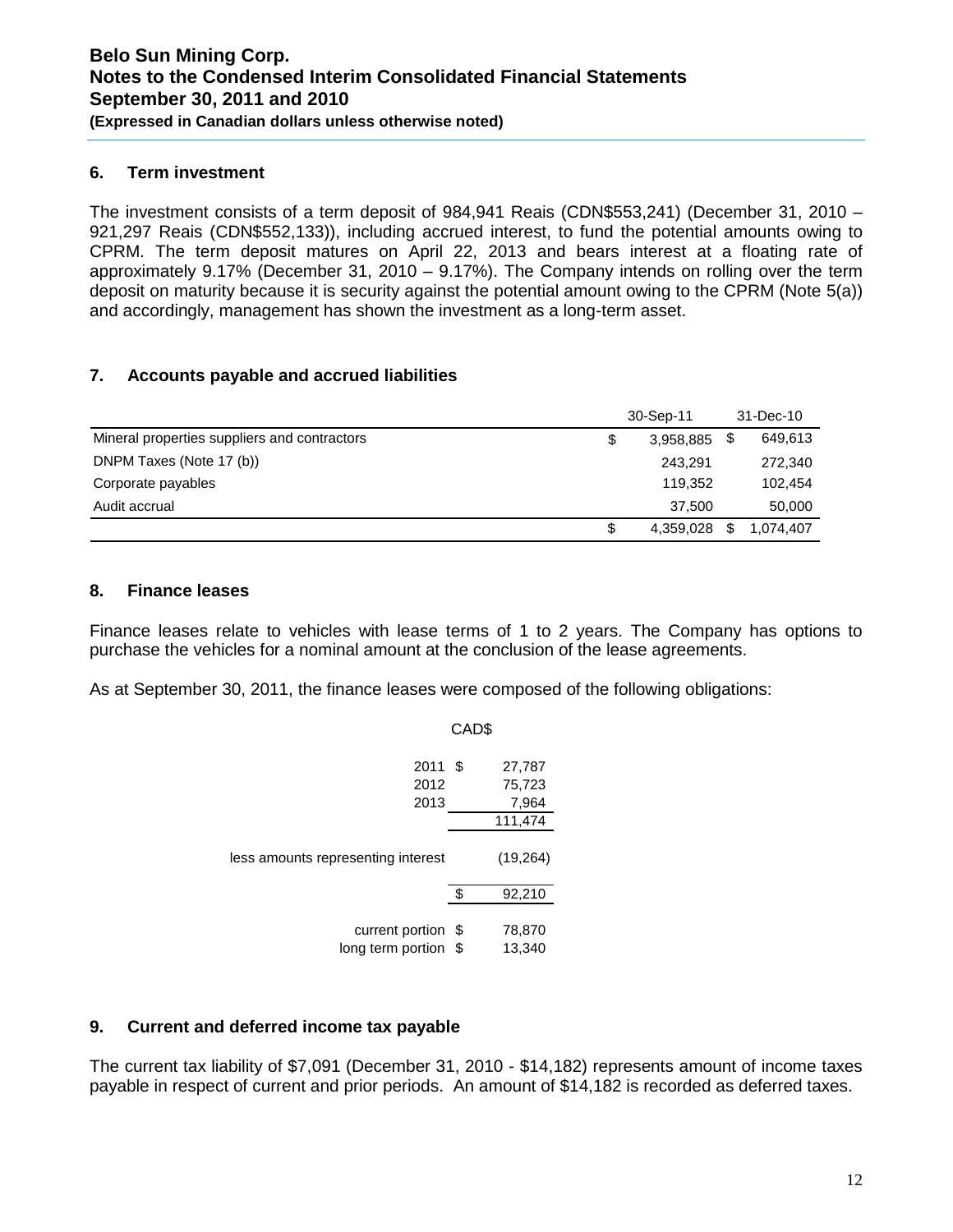#### **10. Share Capital**

- a) As at September 30, 2011 and December 31, 2010, the Company's authorized number of common shares was unlimited without par value and an unlimited number of special shares. The special shares have the same features as the common shares with the exception that the special shares take preference over the common shares in the event of liquidation, dissolution or winding up of the Company. The special shares are entitled to the same dividend rights as common shares.
- b) Issued and outstanding share capital

| Balance, January 1, 2010                                    | 112,396,351 | \$<br>30,120,388 |
|-------------------------------------------------------------|-------------|------------------|
|                                                             |             |                  |
| Private placements (i,ii)                                   | 31,333,334  | 11,500,001       |
| Exercise of stock options                                   | 2,275,000   | 638,430          |
| Exercise of stock options - value allocation                |             | 440,631          |
| Exercise of warrants                                        | 1,951,949   | 595,050          |
| Exercise of warrants -value allocation                      |             | 163,205          |
| Exercise of agent unit options                              | 2,200       | 550              |
| Cost of issue                                               | 1,200,000   | (113, 775)       |
| Allocation of fair value of warrants from private placement |             | (2,211,000)      |
| Allocation of fair value of agent unit options              |             | (303, 813)       |
|                                                             |             |                  |
| Balance, December 31, 2010                                  | 149,158,834 | 40,829,667       |
|                                                             |             |                  |
| Public offerring (iii)                                      | 45,080,000  | 51,842,000       |
| Exercise of stock options                                   | 2,625,000   | 1,385,518        |
| Exercise of stock options - value allocation                |             | 949,963          |
| <b>Exercise of warrants</b>                                 | 10,026,500  | 3,482,050        |
| Exercise of warrants -value allocation                      |             | 1,117,842        |
| Value of warrants granted on exercise of broker units       |             | (237,000)        |
| Cost of issue                                               |             | (3,515,942)      |
|                                                             |             |                  |
| Balance, September 30, 2011                                 | 206,890,334 | \$<br>95,854,098 |

(i) On March 3, 2010, the Company closed a private placement offering for gross proceeds of \$6,000,000 through the issuance of 24,000,000 units comprised of one common share and one purchase warrant. Each warrant is exercisable for one common share of Belo Sun at a price of \$0.50 per share until March 3, 2012. In connection with this private placement, the Company issued 1,200,000 common shares to D&D Securities and Delano Capital Corp. (the "Agents") and issued 1,200,000 agent unit options that will entitle the Agents to acquire the same number of units of the Company at a price of \$0.25 until March 3, 2012. The fair value of the agent unit options was estimated at \$303,813 on the date of grant using the Black Scholes option pricing model with the following assumptions: expected dividend yield of 0%; expected volatility of 127%; risk free interest rate of 2.25% and an expected life of two years.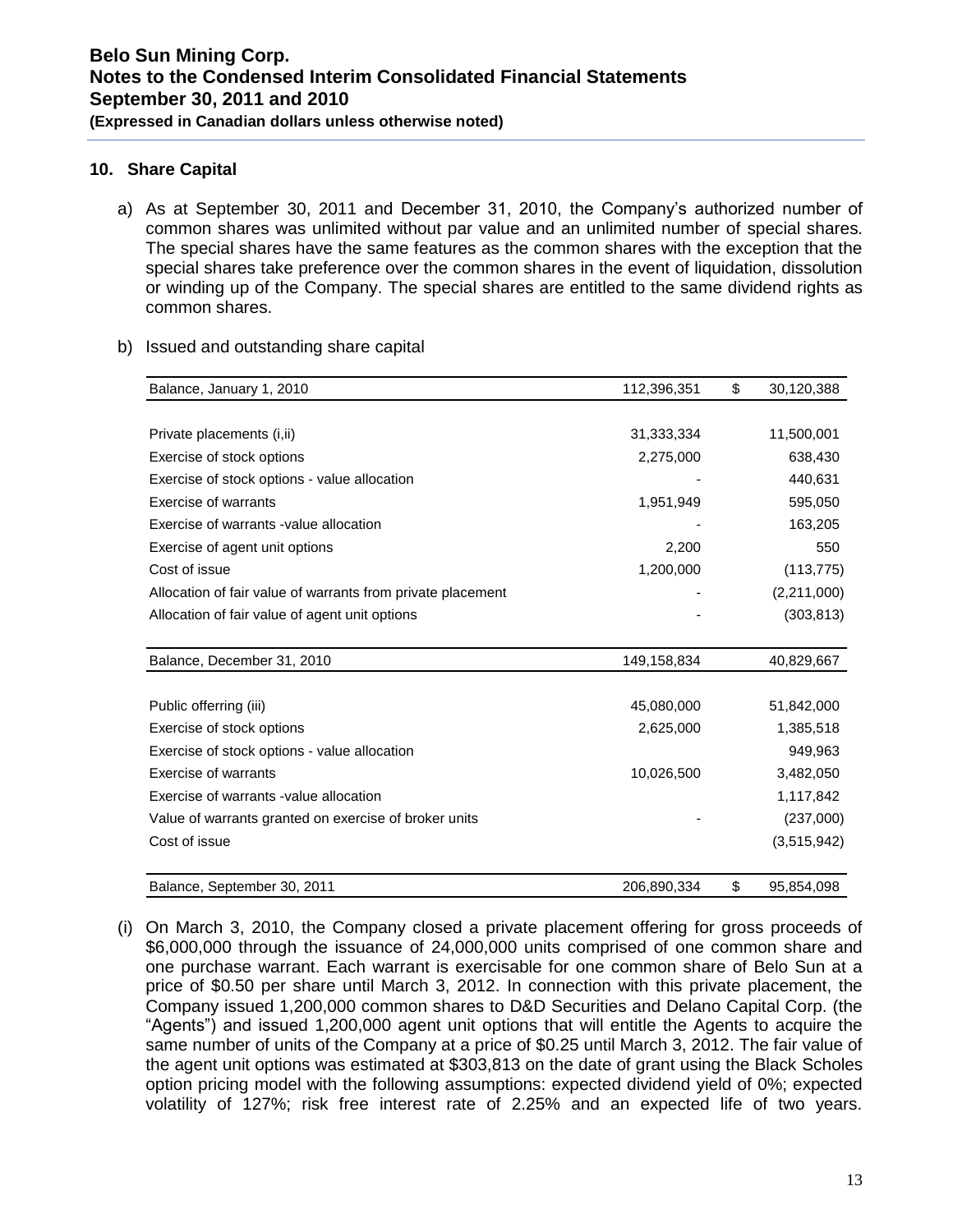**(Expressed in Canadian dollars unless otherwise noted)** 

- (ii) On December 22, 2010, the Company completed a non-brokered private placement financing of common shares of the Company for gross proceeds of \$5,500,001 through the issuance of 7,333,334 common shares at a price of \$0.75 per common share. The common shares were subject to resale restrictions that expired on April 22, 2011.
- (iii) On March 25, 2011, the Company completed a bought deal financing of 45,080,000 common shares, including the full exercise of the agents' over-allotment option of 5,880,000 common shares, at a price of \$1.15 per common share for gross proceeds of \$51,842,000. The Company paid the underwriters a fee of 6% on funds raised.

## **11. Share-based payments reserves**

The Company has an ownership-based compensation scheme for executives and employees. In accordance with the terms of the plan, as approved by shareholders at a previous annual general meeting, officers, directors and consultants of the Company may be granted options to purchase common shares at exercise prices determined at the time of grant. The Company has adopted a Floating Stock Option Plan (the "Plan"), whereby the number of common shares reserved for issuance under the Plan is equivalent of up to 10% of the issued and outstanding shares of the Company from time to time.

Each employee share option converts into one common share of the Company on exercise. No amounts are paid or payable by the recipient on receipt of the option. The options carry neither rights to dividends nor voting rights. Options may be exercised at any time from the date of vesting to the date of their expiry.

|                    | Number of<br>Options | Weighted average<br>exercise prices<br>(CAD\$) | Value of<br>options | Number of<br>Warrants | Weighted average<br>exercise prices<br>(CAD\$) |    | Value of<br>warrants |   | <b>TOTAL VALUE</b> |
|--------------------|----------------------|------------------------------------------------|---------------------|-----------------------|------------------------------------------------|----|----------------------|---|--------------------|
| January 1, 2010    | 4,921,000            | \$0.46                                         | \$<br>,486,696      | 8,308,749             | \$0.28                                         | \$ | 881,917              | S | 2,368,613          |
| Granted            | 7,770,400            | \$0.40                                         | 2,264,866           | 25,202,200            | \$0.49                                         |    | 2,514,813            |   | 4,779,679          |
| Exercised          | (2,275,000)          | \$0.28                                         | (440,631)           | (1,954,149)           | \$0.30                                         |    | (163, 205)           |   | (603, 836)         |
| Expired/forfeited  | (468,000)            | \$0.54                                         | (142, 846)          |                       | \$0.00                                         |    |                      |   | (142, 846)         |
| December 31, 2010  | 9,948,400            | \$0.45                                         | 3,168,085           | 31,556,800            | \$0.44                                         | S  | 3,233,525            |   | 6,401,610          |
| Granted            | 4,922,200            | \$1.33                                         | 4,380,758           | 600,000               | \$0.50                                         | \$ | 237,000              |   | 4,617,758          |
| Exercised          | (2,625,000)          | \$0.53                                         | (949, 963)          | (10,026,500)          | \$0.35                                         |    | \$(1,117,842)        |   | (2,067,805)        |
| Expired/forfeited  | (60,000)             | \$1.33                                         | (53, 400)           | (372, 500)            | \$0.24                                         | S  | (42, 603)            |   | (96,003)           |
| September 30, 2011 | 12,185,600           | \$0.79                                         | 6,545,480           | 21,757,800            | \$0.49                                         | S  | 2,310,080            |   | 8,855,560          |

The following share-based payments arrangements were in existence during the current and prior reporting periods: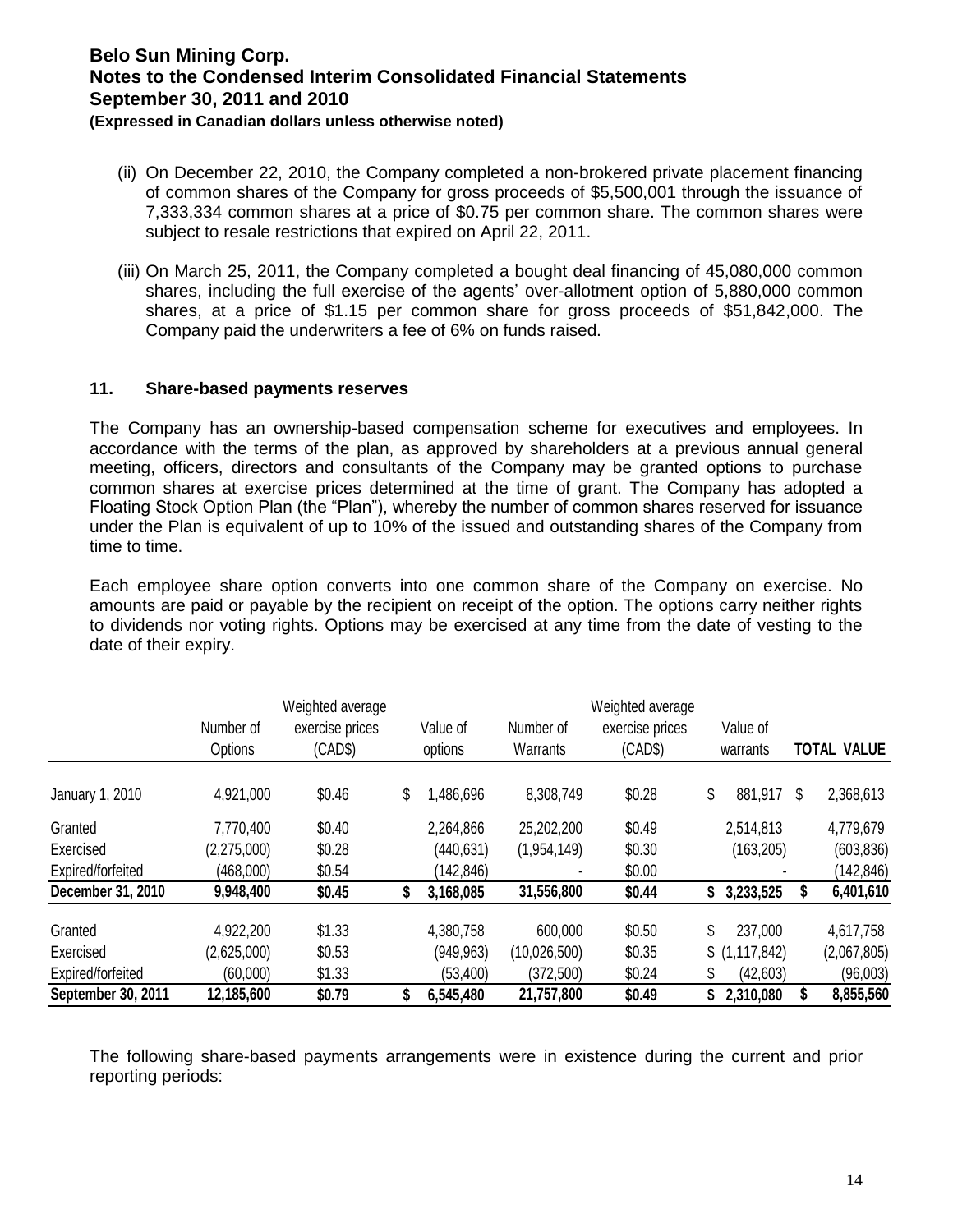## Options:

| Number      | <b>Number</b> |              |                 | Exercise | Expected   | Expected   | Expected       | Risk-free     |
|-------------|---------------|--------------|-----------------|----------|------------|------------|----------------|---------------|
| outstanding | exercisable   | Grant date   | Expiry date     | price    | volatility | life (yrs) | dividend yield | interest rate |
| 500,000     | 500,000       | 10-Apr-07    | 10-Apr-12 \$    | 0.60     | 99%        | 5          | $0\%$          | 4.50%         |
| 250,000     | 250,000       | 24-Oct-07    | 24-Oct-12 \$    | 0.60     | 81%        | 5          | $0\%$          | 4.18%         |
| 3,828,600   | 3,828,600     | 5-Mar-10     | 5-Mar-15 \$     | 0.34     | 100%       | 5          | $0\%$          | 2.59%         |
| 60,000      | 60,000        | $2$ -Jun-10  | $2$ -Jun-15 $$$ | 0.45     | 100%       | 5          | $0\%$          | 2.68%         |
| 1,968,000   | 1,968,000     | 29-Jul-10    | 29-Jul-15 \$    | 0.36     | 104%       | 5          | $0\%$          | 2.36%         |
| 25,000      | 25,000        | $5 - Aug-10$ | 5-Aug-15 $$$    | 0.43     | 96%        | 5          | $0\%$          | 2.32%         |
| 50,000      | 50,000        | 11-Nov-10    | 11-Nov-15 \$    | 0.80     | 94%        | 5          | $0\%$          | 2.50%         |
| 650,000     | 650,000       | 5-Dec-10     | $5$ -Dec-15 \$  | 0.89     | 94%        | 5          | $0\%$          | 2.40%         |
| 4,854,000   | 4,854,000     | 21-Apr-11    | $21-Apr-16$ \$  | 1.33     | 94%        | 5          | $0\%$          | 2.70%         |
| 12,185,600  | 12,185,600    |              |                 |          |            |            |                |               |

## Warrants:

| <b>Number</b> | Number      |            |             | Exercise | Expected   | Expected   | Expected       | Risk-free     |
|---------------|-------------|------------|-------------|----------|------------|------------|----------------|---------------|
| outstanding   | exercisable | Grant date | Expiry date | price    | volatility | life (yrs) | dividend yield | interest rate |
| 597,800       | 597,800     | 3-Mar-10   | 3-Mar-12 \$ | 0.25     | 127%       |            | 0%             | 2.25%         |
| 20,860,000    | 20,860,000  | 3-Mar-10   | 3-Mar-12 \$ | 0.50     | 127%       |            | $0\%$          | 2.25%         |
| 300,000       | 300,000     | 18-Apr-11  | 3-Mar-12 \$ | 0.50     | 94%        |            | 0%             | 1.74%         |
| 21,757,800    | 21,757,800  |            |             |          |            |            |                |               |

Fair value of share options granted in the period:

During the three and nine months ended September 30, 2011, the Company granted nil and 4,922,200 stock options respectively (three and nine months ended September 30, 2010: 2,043,000 and 7,070,400). A value of \$nil and \$4,380,758 was recorded to the statement of comprehensive loss for the three and nine months ended September 30, 2011 respectively (three and nine months ended September 30, 2010: \$567,470 and \$1,819,866) related to these stock options. The weighted average grant date fair value of the share options granted during the nine-month period ended September 30, 2011 is \$0.89 (2010: \$0.26). Options were priced using the Black-Scholes optionpricing model. Where relevant, the expected life used in the model has been adjusted based on management's best estimate for the effects of non - transferability, exercise restrictions (including the probability of meeting market conditions attached to the option), and behavioural considerations. Expected volatility is based on the historical share price volatility over the past 5 years. The expected life of the option was calculated based on the history of option exercises.

## **12. Operating segments**

## *Geographical information*

The Company operates in Canada, Barbados and Brazil. The Company's information about its assets by geographical location are detailed below.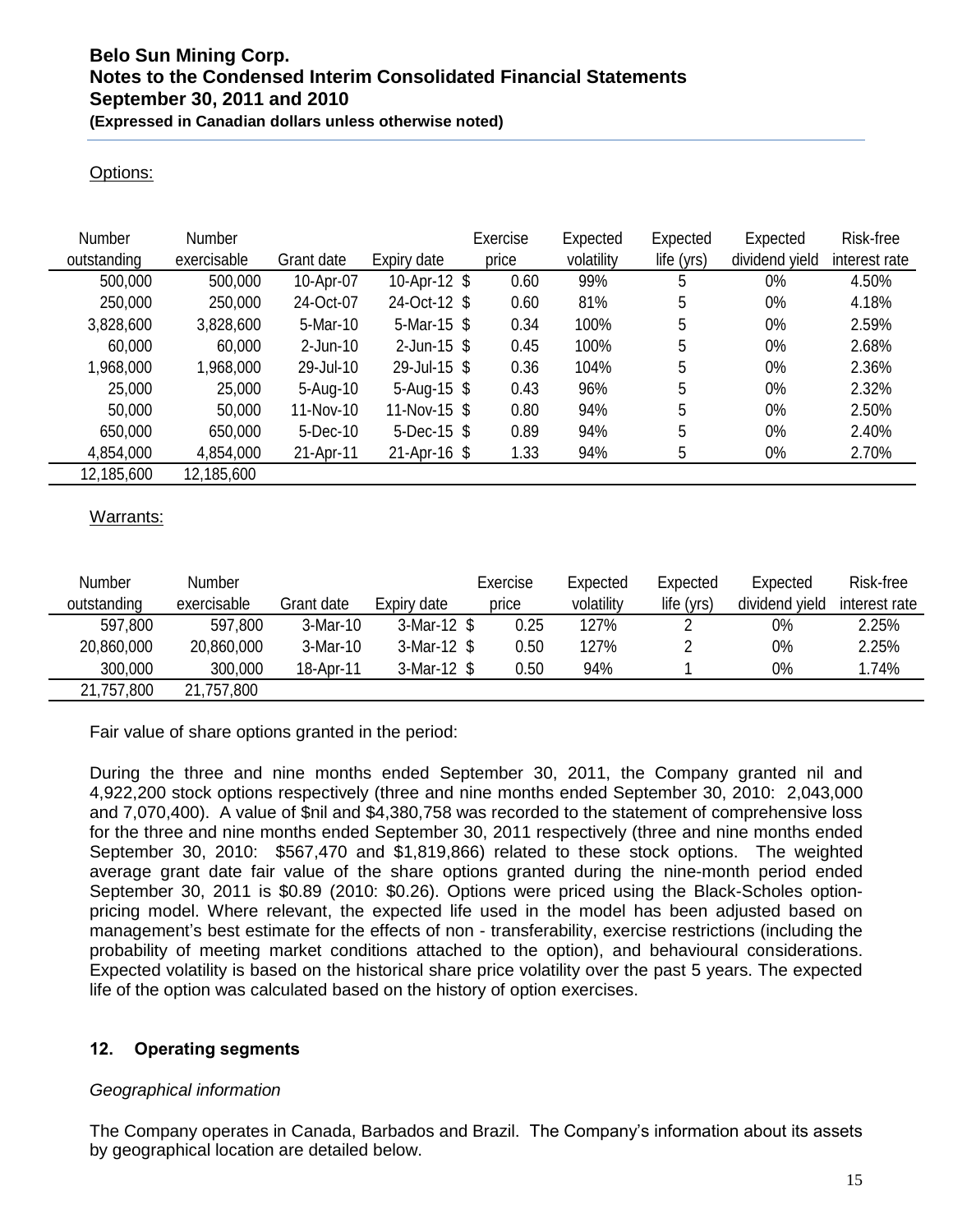**(Expressed in Canadian dollars unless otherwise noted)** 

|                    | <b>Current Assets</b> |               | Property, Plant<br>and Equipment | Other long-term<br>assets | <b>TOTAL ASSETS</b> |
|--------------------|-----------------------|---------------|----------------------------------|---------------------------|---------------------|
| September 30, 2011 |                       |               |                                  |                           |                     |
| Canada             | \$<br>32,603,002      | \$            | 10,907                           | \$<br>$\sim$              | \$<br>32,613,909    |
| <b>Barbados</b>    | 5.126                 |               |                                  | ٠                         | 5,126               |
| <b>Brazil</b>      | 10,722,706            |               | 1,030,161                        | 553,241                   | 12,306,108          |
|                    | \$<br>43,330,834      | \$            | 1,041,068                        | \$<br>553,241             | \$<br>44,925,143    |
| December 31, 2010  |                       |               |                                  |                           |                     |
| Canada             | \$<br>3,128,997       | $\mathcal{S}$ | 15,654                           | \$<br>$\sim$              | \$<br>3,144,651     |
| <b>Barbados</b>    | 9,059                 |               |                                  |                           | 9,059               |
| <b>Brazil</b>      | 4,183,839             |               | 501,933                          | 552,133                   | 5,237,905           |
|                    | \$<br>7,321,895       | \$            | 517,587                          | \$<br>552,133             | \$<br>8,391,615     |

## **13. Loss per share**

Basic loss per share is calculated by dividing the loss available to common shareholders by the weighted average number of common shares outstanding in the period. Diluted loss per share reflects the potential dilution of common share equivalents, such as outstanding share options and warrants, in the weighted average number of common shares outstanding during the period. In the Company's case, diluted loss per share is the same as basic loss per share as the effects of including all outstanding options and warrants would be anti-dilutive.

## **14. Financial instruments**

Details of the significant accounting policies and methods adopted (including the criteria for recognition, the bases of measurement, and the bases for recognition of income and expenses) for each class of financial asset, financial liability and are disclosed in note 2 of the Company's condensed interim consolidated financial statements for the three months ended March 31, 2011.

Financial assets and financial liabilities as at September 30, 2011 and December 31, 2010 were as follows:

| September 30, 2011                       | Loans and<br>receivables       | Assets /(liabilities) at fair<br>value through profit/loss |      | Total      |
|------------------------------------------|--------------------------------|------------------------------------------------------------|------|------------|
| Cash and cash equivalents                | \$<br>$\overline{\phantom{a}}$ | \$<br>42,988,163                                           | - \$ | 42,988,163 |
| Prepaid expenses and sundry receivables  | 342.671                        |                                                            |      | 342,671    |
| Term investment                          | ۰                              | 553.241                                                    |      | 553,241    |
| Accounts payable and accrued liabilities | 4.359.028                      |                                                            |      | 4,359,028  |
| Finance lease                            | 92.210                         |                                                            |      | 92,210     |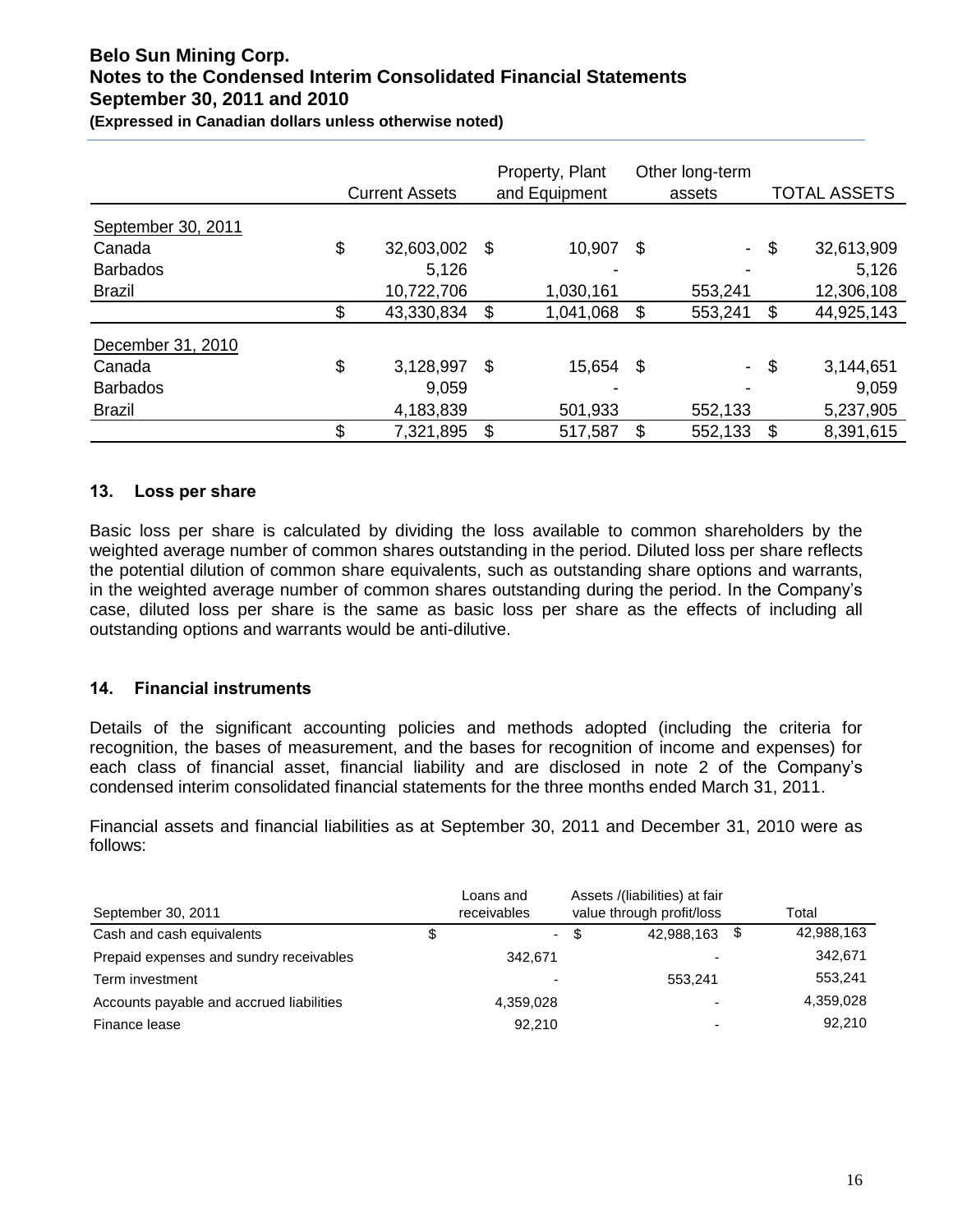**(Expressed in Canadian dollars unless otherwise noted)** 

| December 31, 2010                        | Loans and<br>receivables |      | Assets /(liabilities) at fair<br>value through profit/loss |      | Total     |
|------------------------------------------|--------------------------|------|------------------------------------------------------------|------|-----------|
| Cash and cash equivalents                | \$<br>$\sim$             | - \$ | 7.127.226                                                  | - \$ | 7,127,226 |
| Prepaid expenses and sundry receivables  | 194.669                  |      |                                                            |      | 194,669   |
| Term investment                          | $\overline{\phantom{0}}$ |      | 552.133                                                    |      | 552,133   |
| Accounts payable and accrued liabilities | 1.074.407                |      |                                                            |      | 1,074,407 |
| Finance lease                            | 109.618                  |      |                                                            |      | 109,618   |

At September 30, 2011, the Company's financial instruments that are carried at fair value, consisting of cash and cash equivalents and term investment, have been classified as Level 1 within the fair value hierarchy.

The Company's risk exposures and the impact on the Company's financial instruments are summarized below. There have been no significant changes in the risks, objectives, policies and procedures for managing risk during the nine months ended September 30, 2011 and 2010.

#### Credit risk

Credit risk arises from the non-performance by counterparties of contractual financial obligations. The Company's primary counterparty related to its cash and cash equivalents and term investment carry an investment grade rating as assessed by external rating agencies. The Company maintains all of its cash and cash equivalents and term investment with major Canadian, British and Brazilian financial institutions. Deposits held with these institutions may exceed the amount of insurance provided on such deposits. Sundry receivables consist of advances made to employees and management believes that the credit risks associated with these amounts are remote.

The Company's maximum exposure to credit risk at the balance sheet date is the carrying value of cash and cash equivalents, term investment and sundry receivables.

#### Liquidity risk

The Company manages liquidity risk by maintaining adequate cash and cash equivalent balances. The Company continuously monitors and reviews both actual and forecasted cash flows, and also matches the maturity profile of financial assets and liabilities.

As at September 30, 2011, the Company had current assets of \$43,330,834 to settle current liabilities of \$4,444,989.

Market risk

#### (a) Interest rate risk

The Company's cash equivalents are subject to interest rate cash flow risk as they carry variable rates of interest. The Company's interest rate risk management policy is to purchase highly liquid investments with a term to maturity of one year or less on the date of purchase.

Based on cash and cash equivalent balances on hand at September 30, 2011, a 0.1% change in interest rates could result in a corresponding change in net loss of approximately \$43,000.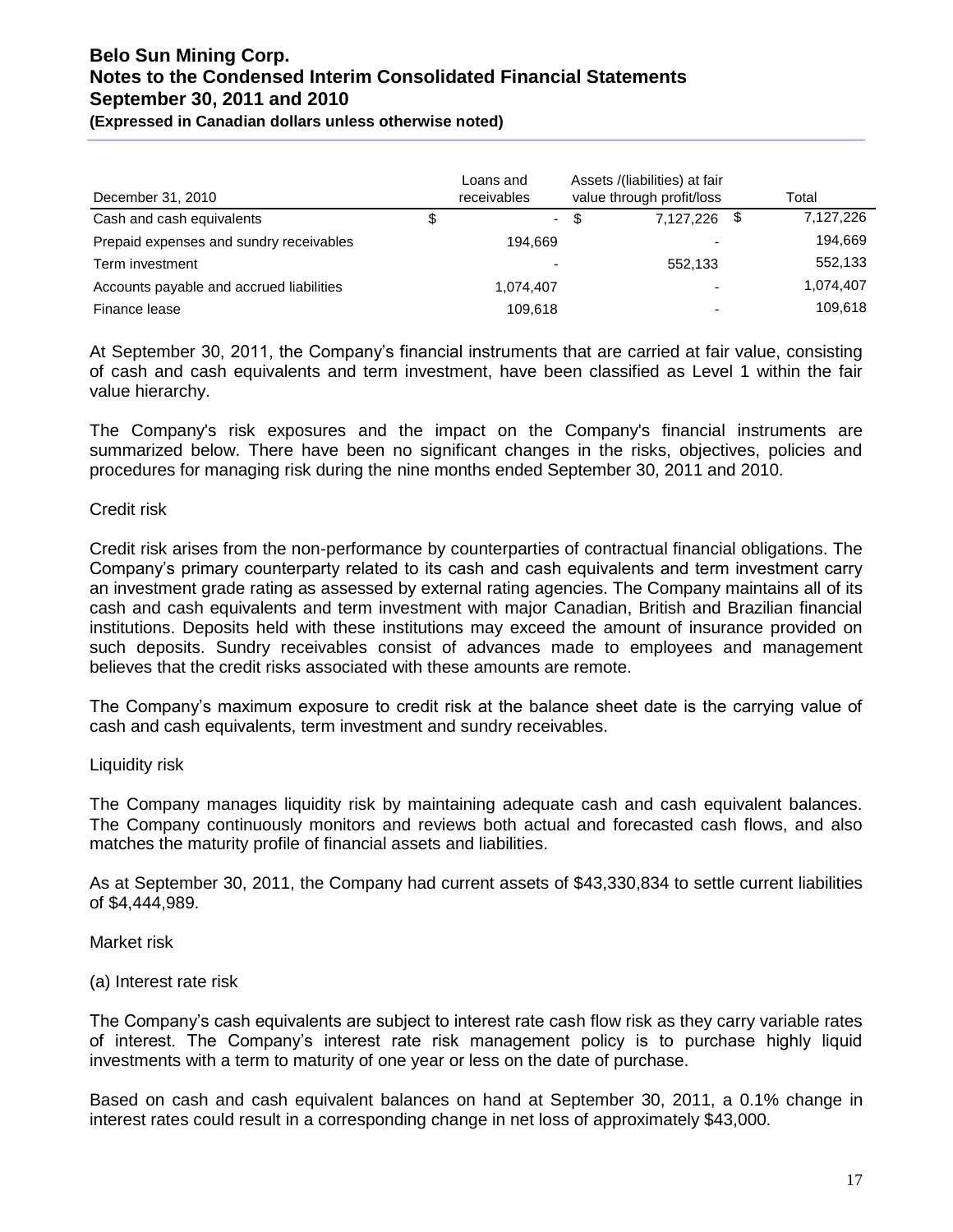**(Expressed in Canadian dollars unless otherwise noted)** 

#### (b) Currency risk

As the Company operates on an international basis, foreign exchange risk exposures arise from transactions and balances denominated in foreign currencies. The Company's foreign currency risk arises primarily with respect to the United States dollar and Brazilian Reais. Fluctuations in the exchange rates between these currencies and the Canadian dollar could have a material effect on the Company's business, financial condition and results of operations. The Company does not engage in any hedging activity to mitigate this risk.

A strengthening of \$0.01 in the United States dollar against the Brazilian Reais would have decreased net income by approximately \$124,000 for the nine months ended September 30, 2011. A strengthening of \$0.01 in the Canadian dollar against the United States dollar would have decreased accumulated other comprehensive income by approximately \$67,000 for the nine months ended September 30, 2011. At September 30, 2011, one Canadian dollar was equal to 0.9540 United States dollars and one Canadian dollar was equal to 1.7803 Brazilian Reais.

(b) Price risk

The Company will be exposed to price risk with respect to commodity prices, specifically gold. The Company closely monitors commodity prices to determine the appropriate course of action to be taken by the Company. The Company's future operations will be significantly affected by changes in the market prices of these commodities. Prices fluctuate on a daily basis and are affected by numerous factors beyond the Company's control. The supply and demand for gold, the level of interest rates, the rate of inflation, investment decisions by large holders of gold and stability of exchange rates can all cause significant fluctuations in prices. Such external economic factors may in turn be influenced by changes in international investment patterns and monetary systems and political developments.

## **15. Capital management**

The Company manages and adjusts its capital structure based on available funds in order to support the acquisition, exploration and development of mineral properties. The capital of the Company consists of common shares, warrants and options. The Board of Directors does not establish quantitative return on capital criteria for management, but rather relies on the expertise of the Company's management to sustain future development of the business.

The properties in which the Company currently has an interest are in the exploration and development stage; as such the Company is dependent on external financing to fund its activities. In order to carry out planned exploration and development, and pay for administrative costs, the Company will spend its existing working capital and raise additional amounts as needed. The Company will continue to assess new properties and seek to acquire an interest in additional properties if it feels there is sufficient geologic or economic potential and if it has adequate financial resources to do so. Management reviews its capital management approach on an ongoing basis and believes that this approach, given the relative size of the Company, is reasonable.

There were no significant changes in the Company's approach to capital management during the nine months ending September 30, 2011. The Company is not subject to externally imposed capital requirements.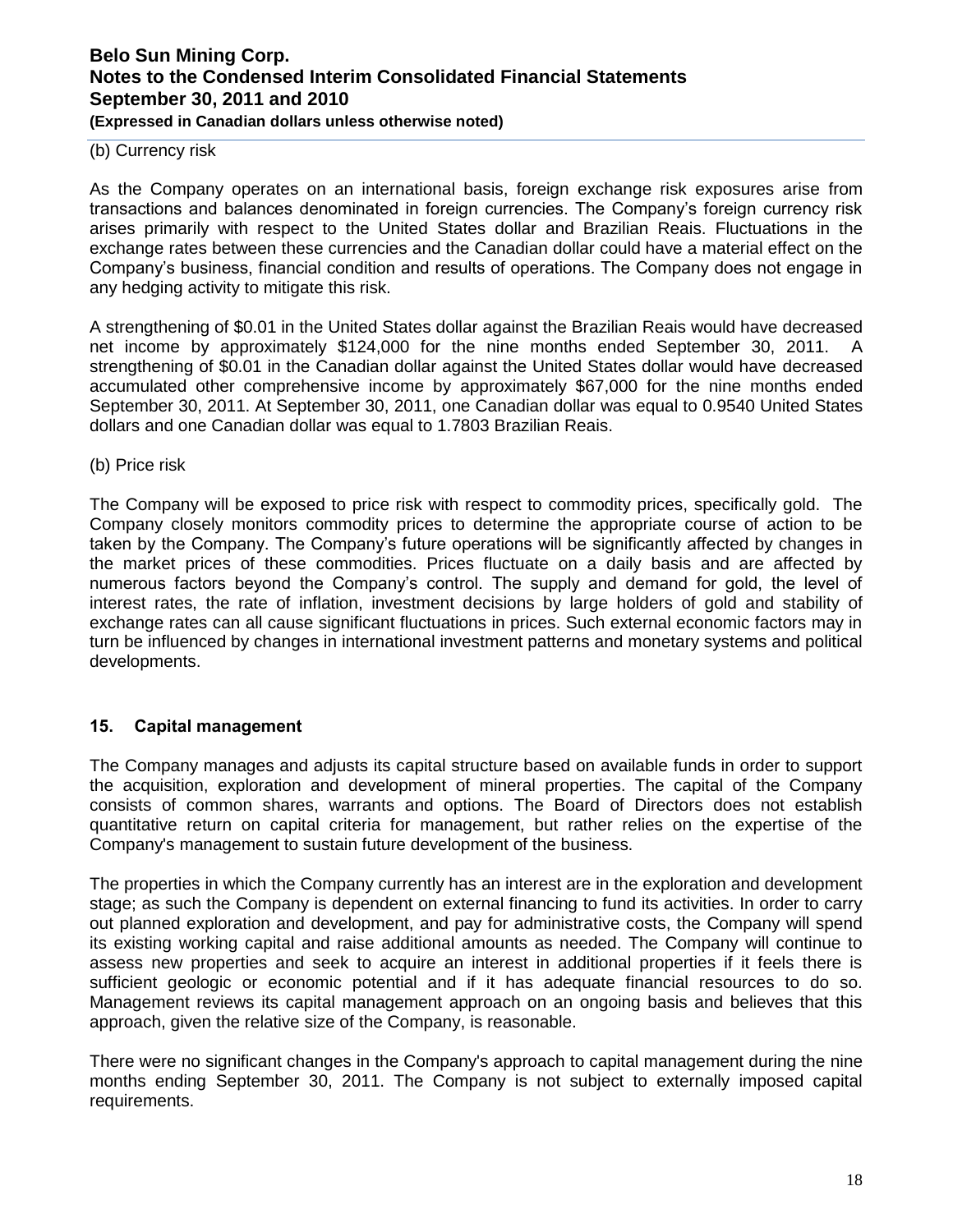**(Expressed in Canadian dollars unless otherwise noted)** 

## **16. Related party disclosures**

The condensed interim consolidated financial statements include the financial statements of the Company and the subsidiaries at their respective ownership listed in the following table.

|                                  | Country of incorporation | % equity interest |
|----------------------------------|--------------------------|-------------------|
| Belo Sun Mining (Barbados) Corp. | <b>Barbados</b>          | 100               |
| Belo Sun Mineracao Ltda          | Brazil                   | 100               |
| Intergemas Mineracao e           |                          |                   |
| Industrializacao Ltda            | Brazil                   | 100               |
| Aubras Mineracao Ltda            | Brazil                   | 98                |

During the period, the Company entered into the following transactions in the ordinary course of business with related parties that are not subsidiaries of the Company.

|                          |                       |        |     | Sales of goods     |                       |      |      |                          |                       |          | Purchases of goods    |               |  |
|--------------------------|-----------------------|--------|-----|--------------------|-----------------------|------|------|--------------------------|-----------------------|----------|-----------------------|---------------|--|
|                          |                       |        |     | Three months ended | Nine months ended     |      |      |                          | Three months ended    |          | Nine months ended     |               |  |
|                          | September 30,<br>2011 |        |     | 2010               | September 30,<br>2011 |      | 2010 |                          | September 30,<br>2011 | 2010     | September 30,<br>2011 | 2010          |  |
| 2227929 Ontario Inc.     | \$                    | $\sim$ | -\$ | ۰.                 | \$                    | - \$ |      | $\overline{\phantom{0}}$ | \$59.546              | \$33,709 | \$172,513             | 46,911<br>\$. |  |
| Forbes & Manhattan, Inc. |                       |        |     |                    |                       |      |      | ۰                        | 45.000                | 30,000   | 105,000               | 68,387        |  |
| Valencia Ventures Inc.   |                       |        |     |                    |                       |      |      |                          | 485                   | ۰        | 1,366                 |               |  |
| Global Atomic Corp.      |                       |        |     |                    | -                     |      |      |                          |                       |          |                       | 30.867        |  |
| Silvermet Inc.           |                       |        |     |                    |                       |      |      |                          |                       |          |                       | 29,078        |  |

The Company shares office space with other companies who may have common officers and directors. The costs associated with this space are administered by 2227929 Ontario Inc.

Mr. Stan Bharti, the Chairman of the Company, is the Executive Chairman of Forbes and Manhattan, Inc., a corporation that provides administrative services to the Company. Forbes and Manhattan, Inc. previously charged a monthly consulting fee of \$10,000. However, the consulting fee has increased to \$25,000 per month effective September 1, 2011.

Mr. Stephen Roman, a former CEO, president and director of the Company, is an officer and director of Global Atomic Corp. and Silvermet Inc., a corporation that had previously provided rent and administrative services to the Company. Mr. Jeff Dawley, former CFO of the Company, had his consulting fees paid to Silvermet Inc. These costs are no longer being incurred.

The following balances were outstanding at the end of the reporting period:

|                          | Amounts owed by related |      | Amounts owed to related |         |
|--------------------------|-------------------------|------|-------------------------|---------|
|                          | parties                 |      | parties                 |         |
|                          | 30-Sep-11 31-Dec-10     |      | 30-Sep-11 31-Dec-10     |         |
| 2227929 Ontario Inc.     | 58.464 \$               | - \$ | 2.946                   | 12.954  |
| Directors of the Company |                         | ۰.   | 25.000                  | 103.360 |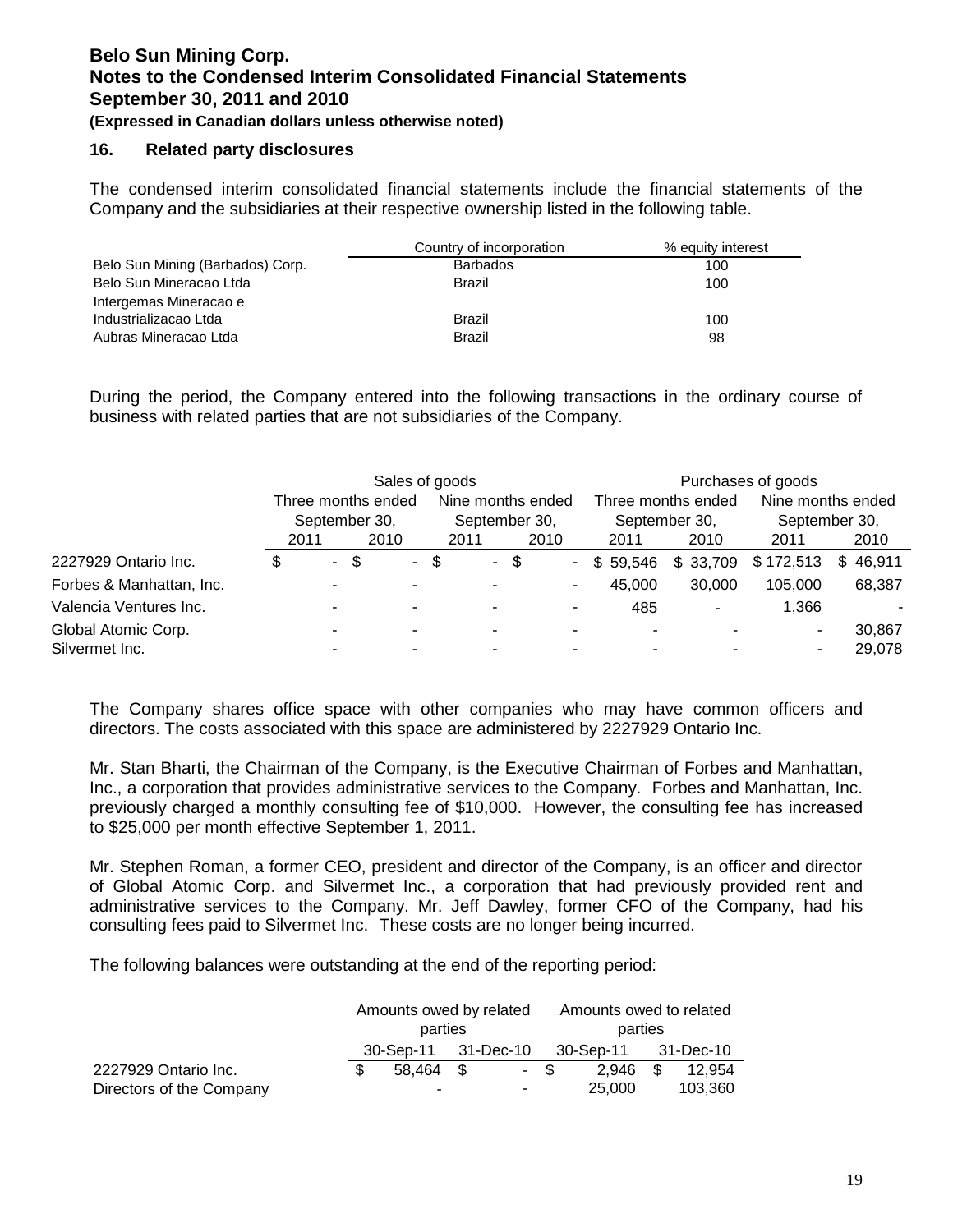#### **(Expressed in Canadian dollars unless otherwise noted)**

The amounts outstanding are unsecured and will be settled in cash. No guarantees have been given or received. No expense has been recognized in the current or prior periods for bad or doubtful debts in respect of the amounts owed by related parties.

Compensation of key management personnel of the Company

The remuneration of directors and other members of key management personnel during the period were as follows:

|                      | Three months ended |         | Nine months ended |                                              |
|----------------------|--------------------|---------|-------------------|----------------------------------------------|
|                      | September 30,      |         | September 30,     |                                              |
|                      | 2011               | 2010    | 2011              | 2010                                         |
| Short-term benefits  |                    |         |                   | 150,000 \$ 116,000 \$ 1,125,000 \$ 1,079,687 |
| Share-based payments |                    | 389.792 | 2,937,000         | 1.178.780                                    |

In accordance with IAS 24, key management personnel are those persons having authority and responsibility for planning, directing and controlling the activities of the Company directly or indirectly, including any directors (executive and non-executive) of the Company.

The remuneration of directors and key executives is determined by the remuneration committee having regard to the performance of individuals and market trends.

## **17. Commitments and contingencies**

(a) Long Term Investment

Under a successfully renegotiated agreement with CPRM in March 2008, the Company maintains an interest bearing term deposit to cover the future royalty payments, starting March 31, 2008. There has been no production at Volta Grande Property thus no royalties were payable and no amounts were withdrawn by the CPRM.

(b) Brazil Land Taxes

On December 31, 2010, the Company received notice from the Departamento Nacional de Producao Mineral ("DNPM") that it owes 51,406,850 Reais (C\$28,876,790) (2009 – 1,857,128 Reais) in land taxes. For the twelve months ended December 31, 2010, the Company had accrued 454,430 Reais (C\$272,340) based on management's estimate and understanding of the laws governing the DNPM. The Company believes that an administrative error has been made on the part of the DNPM and the Company has hired local counsel in Brazil to investigate. Local counsel has concluded their investigation and the Company has been paying down land taxes that are confirmed to be correct and is renegotiating a settlement for the ones that the Company believes are either invalid or illegal claims on the part of DNPM. This settlement is not expected to have a material effect on the Company. As at September 30, 2011, the Company has accrued 433,133 Reais (C\$243,291).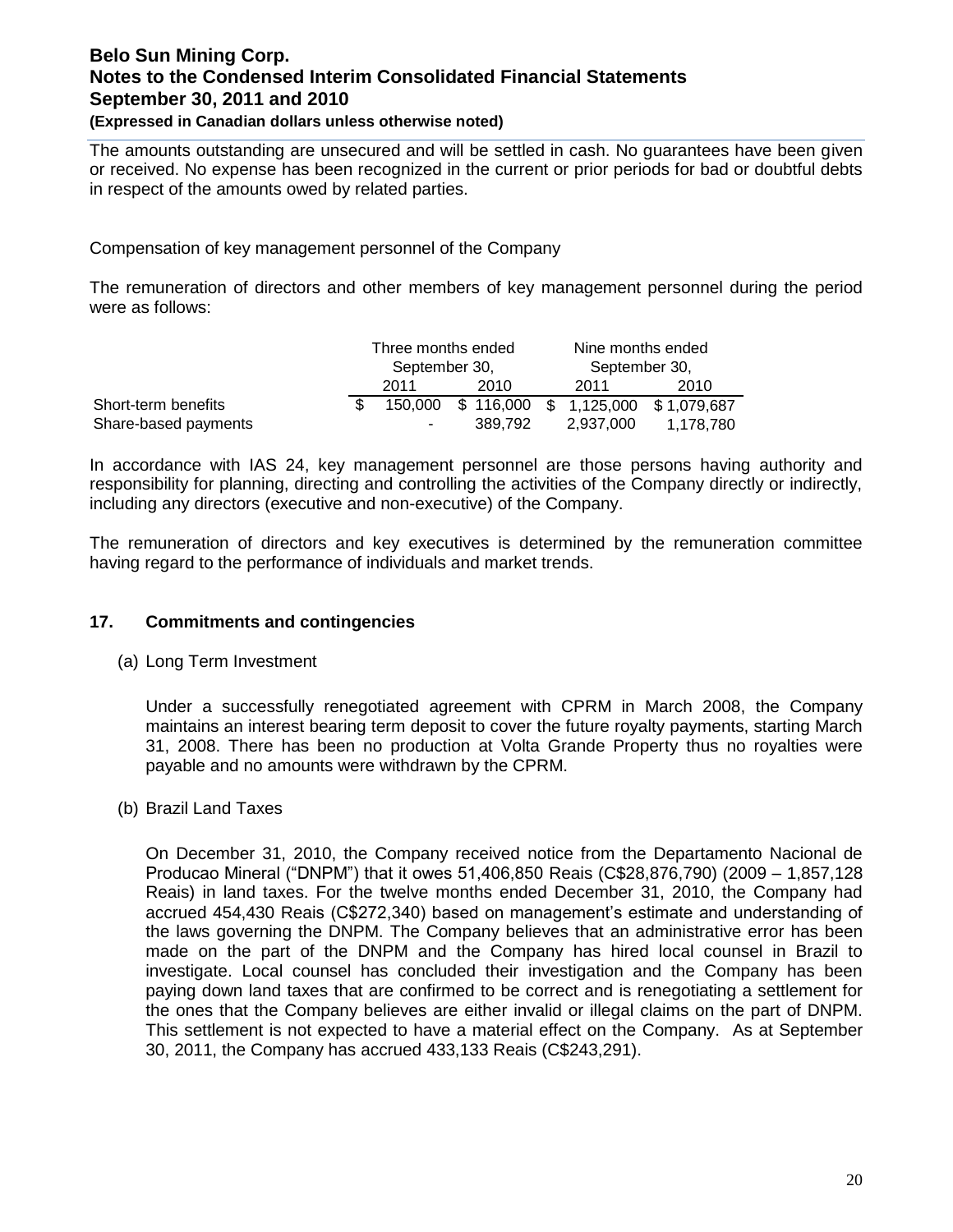**(Expressed in Canadian dollars unless otherwise noted)** 

The Company is party to certain management contracts. These contracts require that additional payments of up to \$2,500,000 be made upon the occurrence of certain events such as a change of control. As the likelihood of these events taking place is not determinable, the contingent payments have not been reflected in these consolidated financial statements. Minimum commitments remaining under these contracts were approximately \$671,000 all due within one year.

The Company's mining and exploration activities are subject to various federal, provincial and international laws and regulations governing the protection of the environment. These laws and regulations are continually changing and generally becoming more restrictive. The Company conducts its operations so as to protect public health and the environment and believes its operations are materially in compliance with all applicable laws and regulations. The Company has made, and expects to make in the future, expenditures to comply with such laws and regulations.

#### **18. Subsequent events**

Subsequent to September 30, 2011, 260,000 warrants and 34,000 stock options were exercised for gross proceeds of \$141,560.

## **19. Transition to IFRS**

The Company's consolidated financial statements for the year ending December 31, 2011 will be the first annual financial statements that comply with IFRS and these condensed interim consolidated financial statements were prepared as described in note 2 of the Company's March 31, 2011 Condensed Interim Consolidated Financial Statements, including the application of IFRS 1. IFRS 1 requires an entity to adopt IFRS in its first annual financial statements prepared under IFRS by making an explicit and unreserved statement in those financial statements of compliance with IFRS. The Company will make this statement when it issues its 2011 annual financial statements.

IFRS 1 also requires that comparative financial information be provided. As a result, the first date at which the Company has applied IFRS was January 1, 2010 (the "Transition Date"). IFRS 1 requires first-time adopters to retrospectively apply all effective IFRS standards as of the reporting date, which for the Company will be December 31, 2011. However, it also provides for certain optional exemptions and certain mandatory exceptions for first time IFRS adopters. Please refer to the Company's March 31, 2011 Condensed Interim Consolidated Financial Statements for January 1, 2010 and December 31, 2010 reconciliations from Canadian GAAP to IFRS.

#### **Initial elections upon adoption**

Set forth below are the IFRS 1 applicable exemptions and exceptions applied in the conversion from Canadian GAAP to IFRS.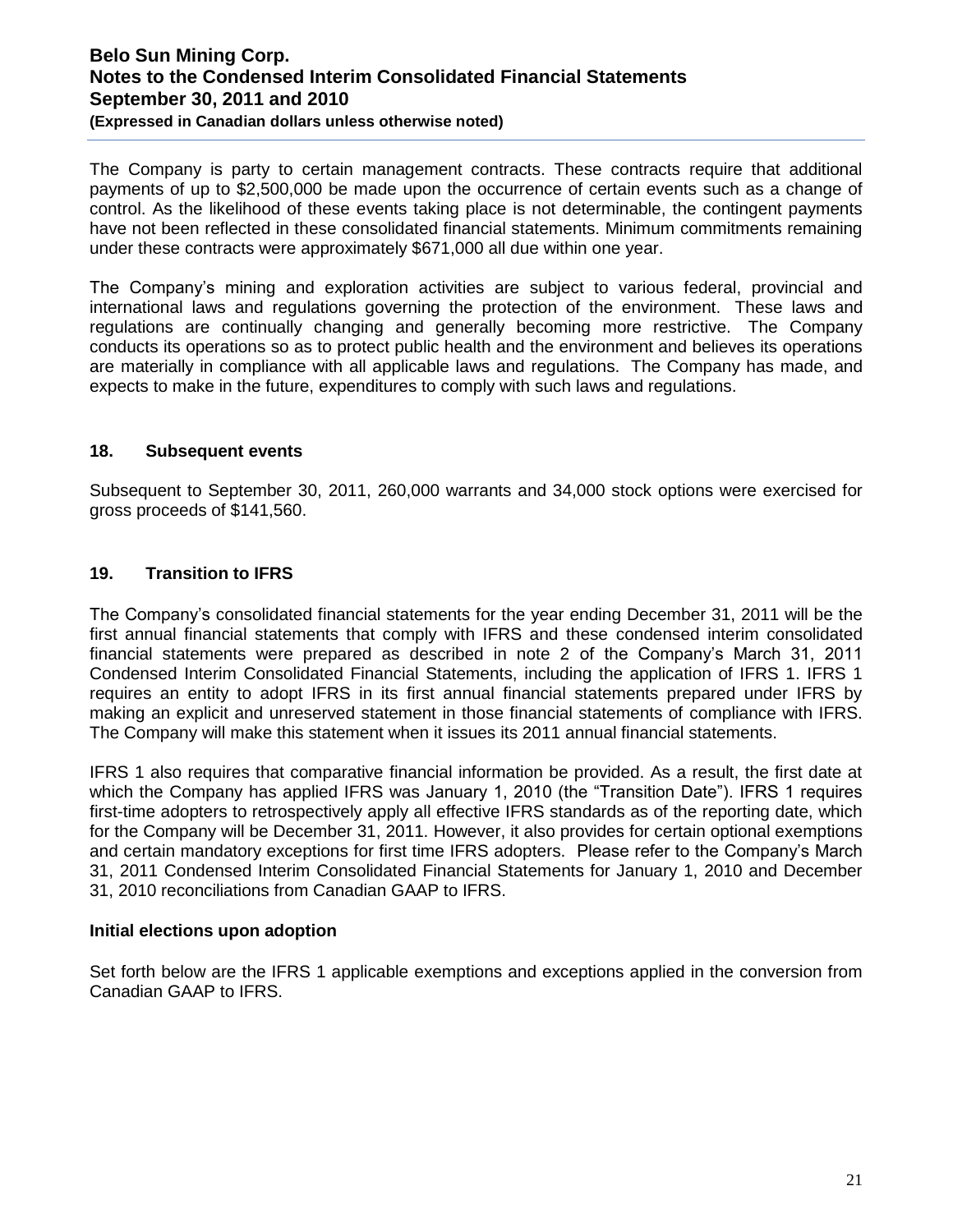#### **IFRS Exemption Options**

- 1. *Share-based payments* IFRS 2, Share-based Payments, encourages application of its provisions to equity instruments granted on or before November 7, 2002, but permits the application only to equity instruments granted after November 7, 2002 that had not vested by the Transition Date. The Company elected to avail itself of the exemption provided under IFRS 1 and applied IFRS 2 for all equity instruments granted after November 7, 2002 that had not vested by its Transition Date.
- 2. *Business combinations*  IFRS 1 provides the option to apply IFRS 3, Business Combinations, retrospectively or prospectively from the Transaction Date. The Company elected to apply IFRS 3 prospectively from the Transition Date. The retrospective basis would require the restatement of all business combinations that occurred prior to the Transition Date.
- 3. *IAS 27 – Consolidated and Separate Financial Statements*

In accordance with IFRS 1, if a Company elects to apply IFRS 3 *Business Combinations* retrospectively, *IAS 27 Consolidated and Separate Financial Statements* must also be applied retrospectively. As the Company elected to apply IFRS 3 prospectively, the Company has also elected to apply IAS 27 prospectively.

#### **IFRS 1 Mandatory Exceptions**

**Estimates** - Hindsight is not used to create or revise estimates. The estimates previously made by the Company under Canadian GAAP were not revised for application of IFRS except where necessary to reflect any difference in accounting policies.

## *Reconciliations of Canadian GAAP to IFRS*

IFRS 1 requires an entity to reconcile equity, comprehensive income and cash flows for prior periods. The changes made to the consolidated statements of financial position and consolidated statements of comprehensive income have resulted in reclassifications of various amounts on the consolidated statements of cash flows, however as there have been no changes to the net cash flows, no reconciliations have been presented.

#### **a) Expiry of share-based compensation**

**Canadian GAAP –** Under Canadian GAAP, the Company's policy was to leave the value recorded for expired unexercised stock options to contributed surplus and to record the value of expired unexercised warrants in contributed surplus.

**IFRS –** The Company has changed its policy related to expired share-based compensation whereby amounts recorded for expired unexercised stock options and warrants are transferred to retained earnings (deficit) on expiry.

Impact on Consolidated Balance Sheets –

|                             | 30-Sep-10      |
|-----------------------------|----------------|
| Share-based payment reserve | \$ (2,143,770) |
| Adjustment to deficit       | (2, 143, 770)  |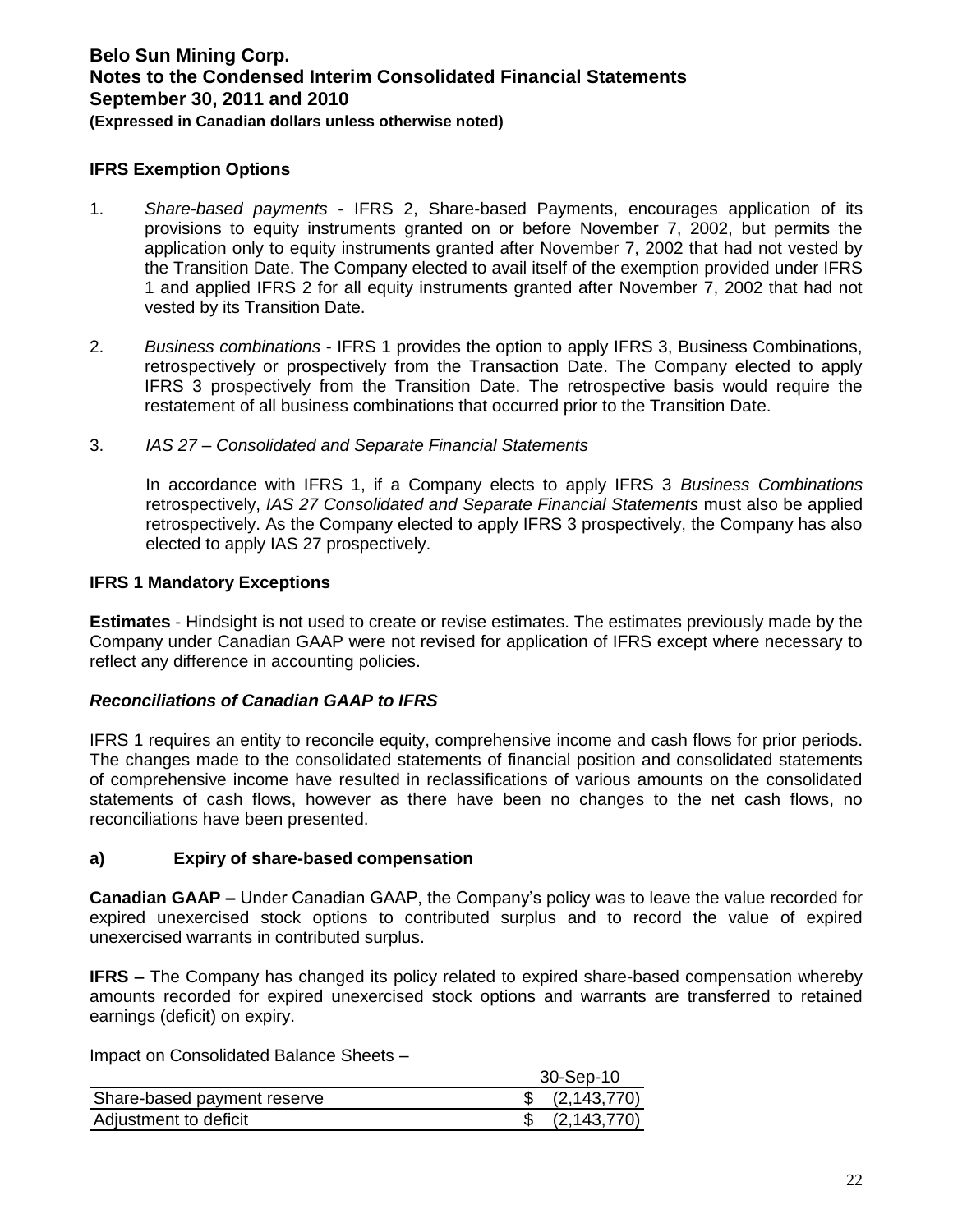## **(Expressed in Canadian dollars unless otherwise noted)**

#### **b) Exploration and evaluation expenses**

**Canadian GAAP** – Under Canadian GAAP, the Company's policy was to capitalize all exploration and evaluation expenses on the balance sheet once the legal right to explore on the property was obtained.

**IFRS** – Under IFRS, the Company has changed its policy to expense all exploration and evaluation expenses until such a time a technical feasibility study shows the economic potential on the property.

Impact on Consolidated Balance Sheets -

|                            | 30-Sep-10        |
|----------------------------|------------------|
| Evaluation and exploration | \$(10, 841, 729) |
| Adjustment to deficit      | \$(10, 841, 729) |

Impact on Consolidated Statements of Comprehensive Income –

|                            | Three months | Nine months     |
|----------------------------|--------------|-----------------|
|                            | ended        | ended           |
|                            | 30-Sep-10    | 30-Sep-10       |
| Evaluation and exploration | 1,795,639    | \$<br>3,113,386 |
| <b>Engineering studies</b> | 113,319      | 151,931         |
| Adjustment to deficit      | 1,908,958    | 3,265,317       |

## **c) Functional Currency**

**Canadian GAAP** – Under Canadian GAAP, the Canadian dollar is the functional currency of the Company. Foreign currency transactions are recorded and translated based on the integrated subsidiary requirements.

**IFRS** – Under IFRS, each entity determines its functional currency and translates foreign currency items into its functional currency. The results and financial position of any individual entity within the reporting entity whose functional currency differs from the presentation currency are translated to the presentation currency.

Impact on Consolidated Balance Sheets -

|                               | 30-Sep-10 |
|-------------------------------|-----------|
| Property, plant and equipment | (5,776)   |
| AOCI                          | (5,040)   |
| Adjustment to deficit         | 10,816    |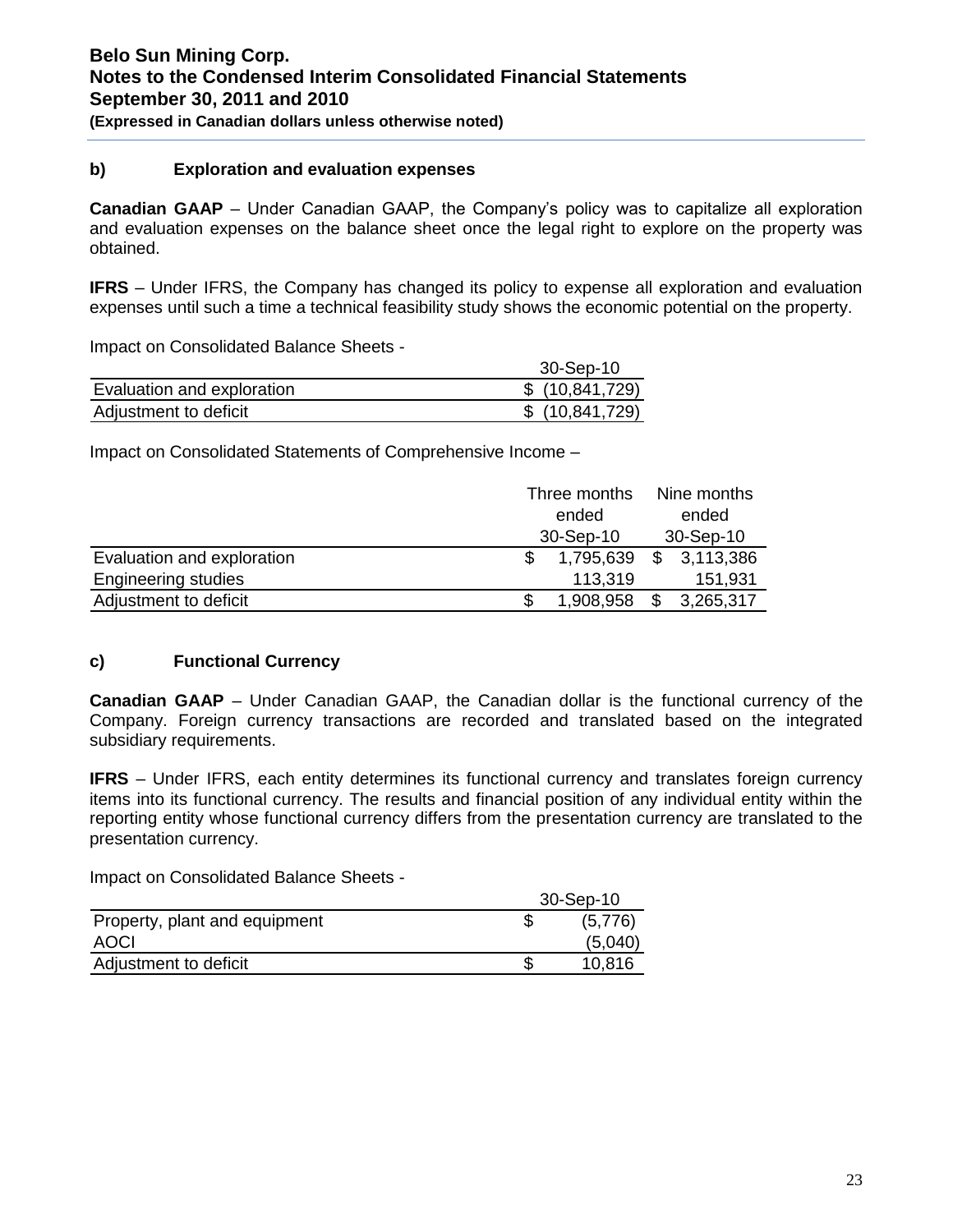## **Belo Sun Mining Corp. Notes to the Condensed Interim Consolidated Financial Statements September 30, 2011 and 2010 (Expressed in Canadian dollars unless otherwise noted)**

| Impact on Consolidated Statements of Comprehensive Income |
|-----------------------------------------------------------|
|-----------------------------------------------------------|

|                                |           | Three months  |       | Nine months |  |  |  |
|--------------------------------|-----------|---------------|-------|-------------|--|--|--|
|                                |           | ended         | ended |             |  |  |  |
|                                | 30-Sep-10 |               |       | 30-Sep-10   |  |  |  |
| General and administration     | \$        | $(2, 116)$ \$ |       | (1, 479)    |  |  |  |
| Amortization                   |           | (1,361)       |       | (1, 955)    |  |  |  |
| Exploration and evaluation     |           | 14,456        |       | 13,819      |  |  |  |
| Foreign exchange (gain) / loss |           | (119, 618)    |       | (10, 449)   |  |  |  |
| <b>AOCI</b>                    |           | 116,781       |       | 5,040       |  |  |  |
| Adjustment to deficit          | \$        | (8, 142)      | - \$  | (4,976)     |  |  |  |

#### **Reconciliation of Consolidated Statement of Comprehensive Loss for the three months ended September 30, 2010**

|                                                       | Canadian GAAP |    |                 |    |                         |                     |
|-------------------------------------------------------|---------------|----|-----------------|----|-------------------------|---------------------|
|                                                       | Note          |    | <b>Balances</b> |    | <b>IFRS Adjustments</b> | <b>IFRS Balance</b> |
| Expenses                                              |               |    |                 |    |                         |                     |
| Management fees paid to directors                     |               | \$ | 37,500          | \$ |                         | \$<br>37,500        |
| Salaries, wages and consulting fees                   |               |    | 169,407         |    |                         | 169,407             |
| Legal fees                                            |               |    | 3,968           |    |                         | 3,968               |
| Audit fees                                            |               |    | 13,850          |    |                         | 13,850              |
| General and administration                            | (c)           |    | 265,908         |    | (2, 116)                | 263,792             |
| Amortization                                          | (c)           |    | 16,054          |    | (1, 361)                | 14,693              |
| Share-based compensation                              |               |    | 567,470         |    |                         | 567,470             |
| Exploration and evaluation expenses                   | (b),(c)       |    |                 |    | 1,810,095               | 1,810,095           |
| <b>Engineering studies</b>                            | (b)           |    |                 |    | 113,319                 | 113,319             |
| Foreign exchange (gain)                               | (c)           |    | (19, 154)       |    | (119, 618)              | (138, 772)          |
| Loss from operations                                  |               |    | (1,055,003)     |    | (1,800,319)             | (2,855,322)         |
| Finance income                                        |               |    | 92,887          |    |                         | 92,887              |
| Gain on capital assets                                |               |    | 171             |    |                         | 171                 |
| Taxes payable                                         |               |    | (35, 455)       |    |                         | (35, 455)           |
| Net loss for the period                               |               |    | (997, 400)      |    | (1,800,319)             | (2,797,719)         |
| Exchange difference on translating foreign operations | (c)           |    |                 |    | (116, 781)              | (116, 781)          |
| Comprehensive loss for the period                     |               | \$ | $(997, 400)$ \$ |    | $(1,917,100)$ \$        | (2,914,500)         |
| Loss per share                                        |               |    |                 |    |                         |                     |
| <b>Basic</b>                                          |               | \$ | (0.01)          |    |                         | \$<br>(0.02)        |
| Diluted                                               |               | \$ | (0.01)          |    |                         | \$<br>(0.02)        |
| Weighted average number of shares outstanding         |               |    |                 |    |                         |                     |
| Basic and diluted                                     |               |    | 137,964,351     |    |                         | 137,964,351         |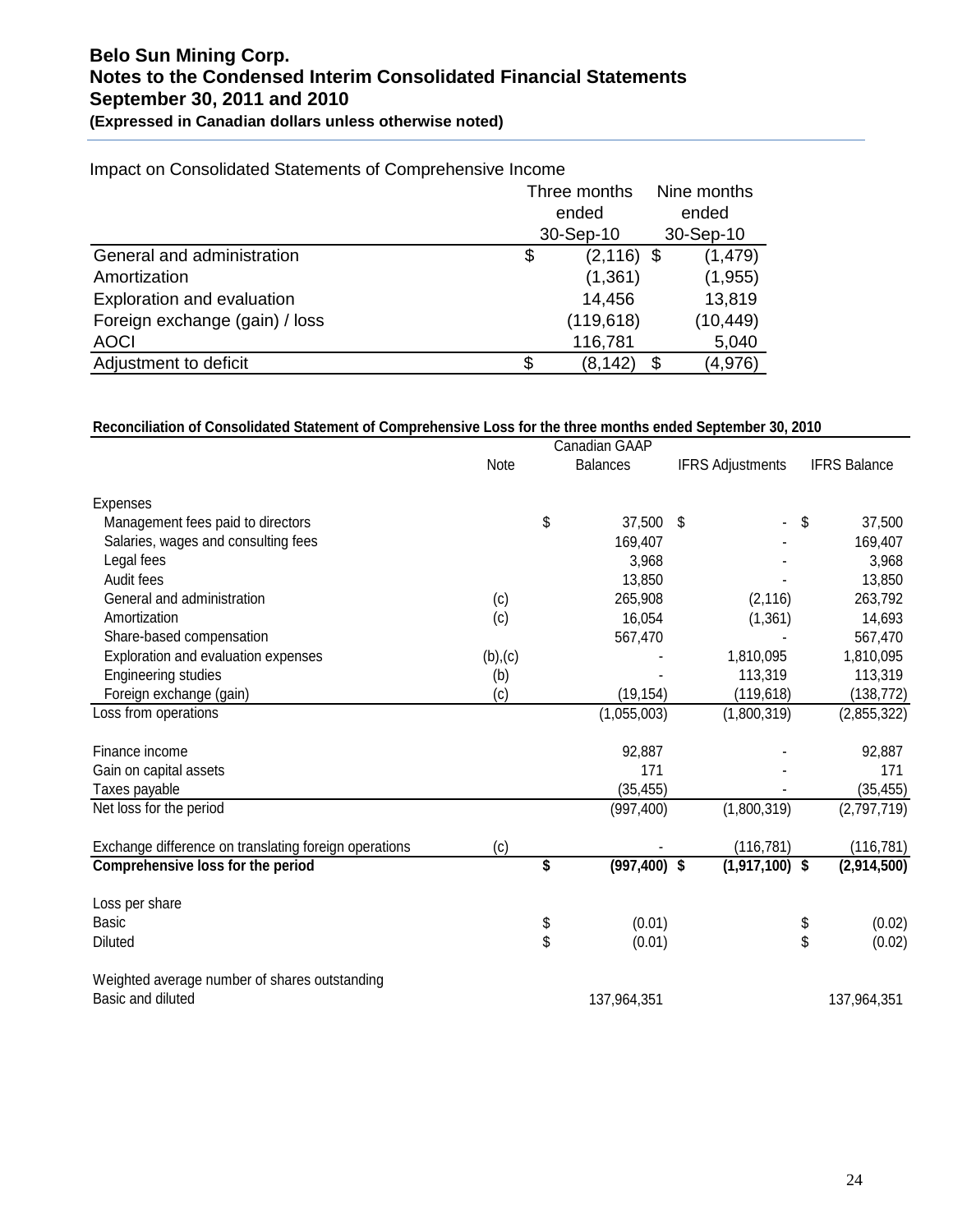**(Expressed in Canadian dollars unless otherwise noted)** 

## **Reconciliation of Consolidated Statement of Comprehensive Loss for the nine months ended September 30, 2010**

|                                                       | Canadian GAAP |    |                  |                         |    |                     |
|-------------------------------------------------------|---------------|----|------------------|-------------------------|----|---------------------|
|                                                       | Note          |    | <b>Balances</b>  | <b>IFRS Adjustments</b> |    | <b>IFRS Balance</b> |
| <b>Expenses</b>                                       |               |    |                  |                         |    |                     |
| Management fees paid to directors                     |               | \$ | 825,387          | - \$                    | S  | 825,387             |
| Salaries, wages and consulting fees                   |               |    | 518,580          |                         |    | 518,580             |
| Legal fees                                            |               |    | 88,487           |                         |    | 88,487              |
| Audit fees                                            |               |    | 45,360           |                         |    | 45,360              |
| General and administration                            | (c)           |    | 523,642          | (1, 479)                |    | 522,163             |
| Amortization                                          | (c)           |    | 42,578           | (1, 955)                |    | 40,623              |
| Share-based compensation                              |               |    | 1,819,866        |                         |    | 1,819,866           |
| Exploration and evaluation expenses                   | (b),(c)       |    |                  | 3,127,205               |    | 3,127,205           |
| <b>Engineering expenses</b>                           | (b)           |    |                  | 151,931                 |    | 151,931             |
| Foreign exchange loss/(gain)                          | (c)           |    | (124, 361)       | (10, 449)               |    | (134, 810)          |
| Loss from operations                                  |               |    | (3,739,539)      | (3,265,253)             |    | (7,004,792)         |
| Finance income                                        |               |    | 143,837          |                         |    | 143,837             |
| Gain on capital assets                                |               |    | 15,782           |                         |    | 15,782              |
| Taxes payable                                         |               |    | (35, 455)        |                         |    | (35, 455)           |
| Net loss for the period                               |               |    | (3,615,375)      | (3,265,253)             |    | (6,880,628)         |
| Exchange difference on translating foreign operations | (c)           |    |                  | (5,040)                 |    | (5,040)             |
| Comprehensive loss for the period                     |               | \$ | $(3,615,375)$ \$ | (3,270,293)             | \$ | (6,885,668)         |
| Loss per share                                        |               |    |                  |                         |    |                     |
| <b>Basic</b>                                          |               | \$ | (0.03)           |                         | \$ | (0.05)              |
| <b>Diluted</b>                                        |               | \$ | (0.03)           |                         | \$ | (0.05)              |
| Weighted average number of shares outstanding         |               |    |                  |                         |    |                     |
| Basic and diluted                                     |               |    | 129,179,821      |                         |    | 129,179,821         |